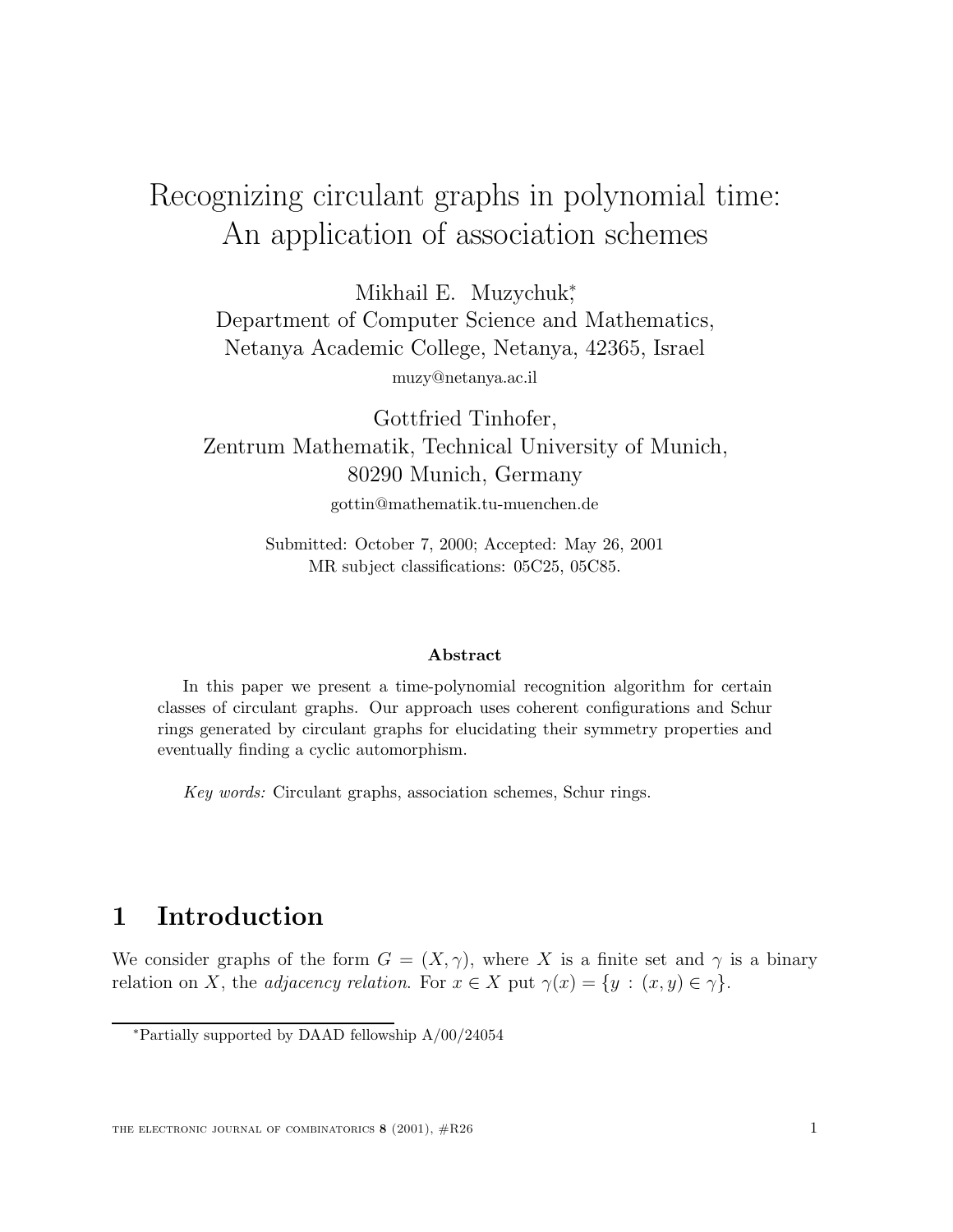Let **G** be a group and  $G = (X, \gamma)$  a graph with vertex set  $X = \mathbf{G}$  and with adjacency relation  $\gamma$  defined with the aid of some subset  $S \subset \mathbf{G}$  by

$$
\gamma = \{ (g, h) : g, h \in \mathbf{G} \land hg^{-1} \in S \}.
$$

Then G is called Cayley graph over the group **G** and S is called connection set of G.

Let  $\mathbf{Z}_n$ ,  $n \in \mathbf{N}$ , stand for a cyclic group of order n, written additively. A *circulant graph G* of order n (or a *circulant*, for short) is a *Cayley graph* over  $\mathbf{Z}_n$ . In this particular case, the adjacency relation  $\gamma$  has the form

$$
\gamma = \bigcup_{i=0}^{n-1} \{i\} \times \{i + \gamma(0)\}
$$

where  $\gamma(0)$  is the set of successors of the vertex 0. Evidently, the set of successors  $\gamma(i)$  of an arbitrary vertex i satisfies  $\gamma(i) = i + \gamma(0)$ . All arithmetic operations with vertex numbers are understood modulo n. We do not distinguish by notation between the element  $z \in \mathbf{Z}_n$  and the integer  $z \in \mathbf{Z}$ . From the context, it will always be clear what is meant. For  $a \in \mathbb{Z}_n$  and  $S \subset \mathbb{Z}_n$  we write aS for the set  $\{as \mid s \in S\}.$ 

For a circulant G the connection set is  $\gamma(0)$ . G is a simple undirected graph if  $0 \notin \gamma(0)$ and if  $j \in \gamma(0)$  implies  $-j \in \gamma(0)$ .

There are different equivalent characterizations of circulants. One of them is this: A graph  $G$  is a circulant iff its vertex set can be numbered in such a way that the resulting adjacency matrix  $A(G)$  is a circulant matrix. We call such a numbering a Cayley num*bering.* Still another characterization is:  $G$  is a circulant iff a cyclic permutation of its vertices exists which is an automorphism of  $G$ . Such an automorphism we shall call a full cycle.

Cayley graphs, and in particular circulants, have been studied intensively in the literature. These graphs are vertex-transitive. In the case of a prime vertex number  $n$ , circulants are known to be the only vertex-transitive graphs. Because of their high symmetry, Cayley graphs are ideal models for communication networks. In this context, recently particular interest has been awaken for so-called geometric circulants. A geometric circulant  $\mathcal{G}C(n, d)$  is a circulant on the vertex set  $\mathbf{Z}_n$  possessing a connection set

$$
\gamma(0) = \{\pm 1, \pm d, \pm d^2, \dots, \pm d^m\},\
$$

consisting of a geometric progression in  $d$  and its inverses, where  $d$  is a natural number satisfying  $1 < d \leq \frac{n}{2}$  and m is such that  $d^m + 1 < n \leq d^{m+1} + 1$ .

Certain geometric circulant graphs have been proposed in [22] as a new topology for multicomputer networks. The circulants in this paper have been called recursive circulants, they are geometric circulants with vertex number  $n = cd^m$  for some c,  $1 < c < d$ .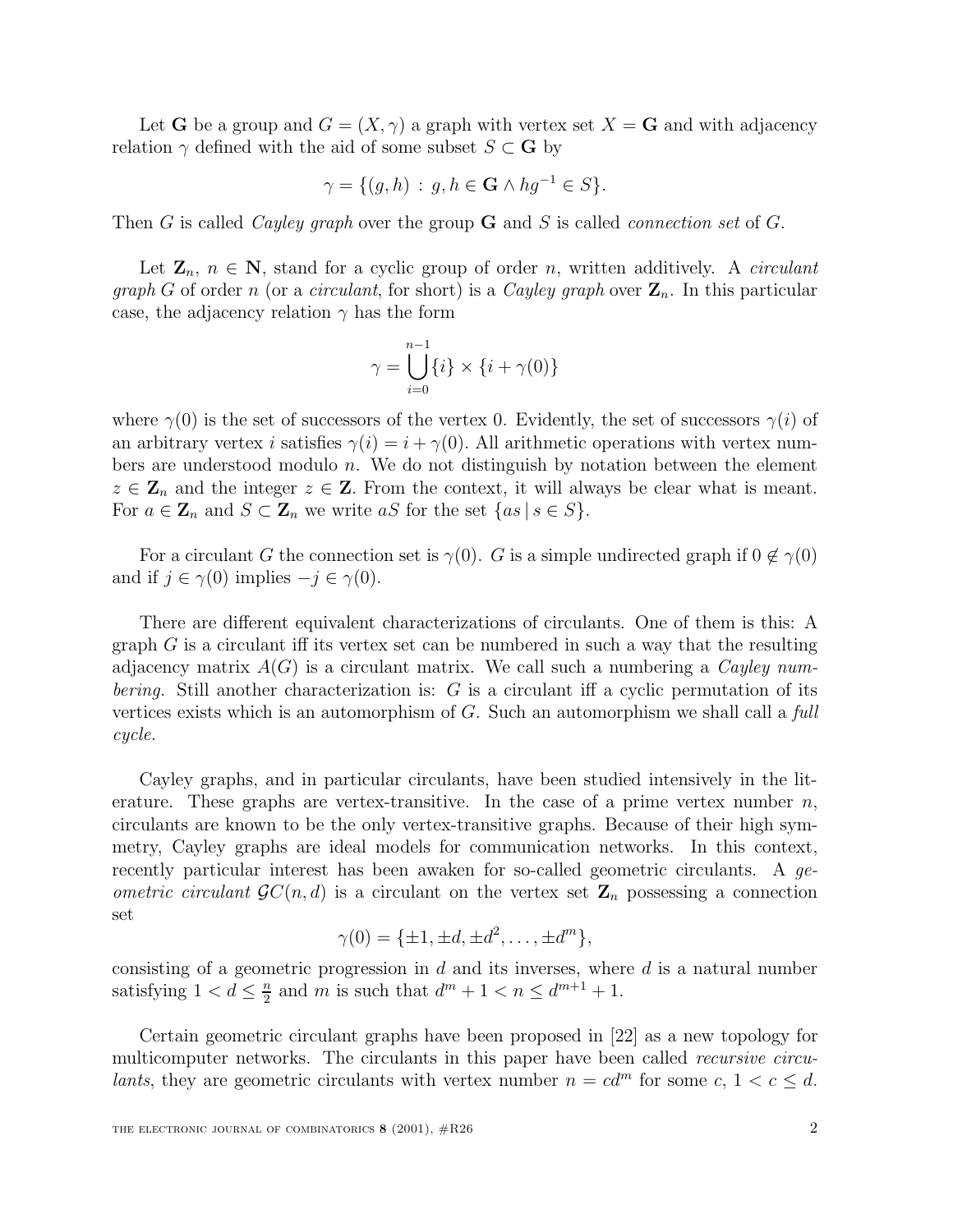The motivation for the attribute recursive, as pointed out in this paper, is the fact that circulants  $\mathcal{G}C(cd^m, d)$  possess a hierarchical structure. If one drops all edges in  $\mathcal{G}C(cd^m, d)$ which are of the form  $(v, v \pm 1)$  then the remaining graph is a union of d graphs, each isomorphic to  $\mathcal{G}C(cd^{m-1}, d)$ . A hierarchy like this, however, may be observed also in more general situations. Cayley graphs showing a hierarchical structure have been investigated in [1] and [2] (and in many subsequent papers on Cayley graphs as models for interconnection networks) in a more general setting. A review on this topic is found in [14].

The problem we deal with in this paper is the *recognition problem* for circulants, in particular for geometric circulants. Assume that a graph G on the vertex set  $X =$  $\{0,\ldots,n-1\}$  is given by its diagram or by its adjacency matrix, or by some other data structure commonly used in dealing with graphs. Our task is to decide whether G is a circulant graph or not.

To our knowledge the first result towards recognizing circulants can be found in [23] where circulant tournaments have been considered. In the paper [21] we have settled the case of a prime number  $n$  of vertices, i. e. we have proposed a still somewhat complicated, but nevertheless time-polynomial method for recognizing arbitrary circulants of prime order.

In the present paper we first consider a reduction step which enables us to restrict our considerations to circulants with connection sets the stabilizer of which is trivial. Then we study the structure of geometric circulants in more detail and describe a time-polynomial recognition method for this class of circulants. Our method exploits the properties of algebraic-combinatorial structures which can be associated with graphs, namely coherent configurations [15], respectively, *coherent algebras* [16], also called *cellular algebra* [24], and Schur rings [25], and the interrelations between these structures when the automorphism group  $\text{Aut}(G)$  of G contains a full cycle. Since the coherent configuration generated by G has the same automorphism group as G, our method can be introduced as a method for recognizing coherent configurations having a full cyclic automorphism. Coherent configurations with this property will be called circulant (coherent) configurations.

As just mentioned, the method used for recognizing circulant graphs is based on the notions of coherent configurations and Schur rings generated by graphs and on the interrelations between these notions when the graph G possesses a cyclic automorphism. For reaching our aims it is therefore unavoidable to call the reader's attention to some particular facts concerning the interrelation between these two algebraic structures. This will be done in the appendix, part of the content of which has already been presented in [21]. However, for the convenience of the reader, this material must be included here again.

The main body of our paper starts with Section 2 where we explain the algebraiccombinatorial approach to the recognition problem for circulants we use and where the reduction to the case of trivial stabilizers of the connection set is described. In Section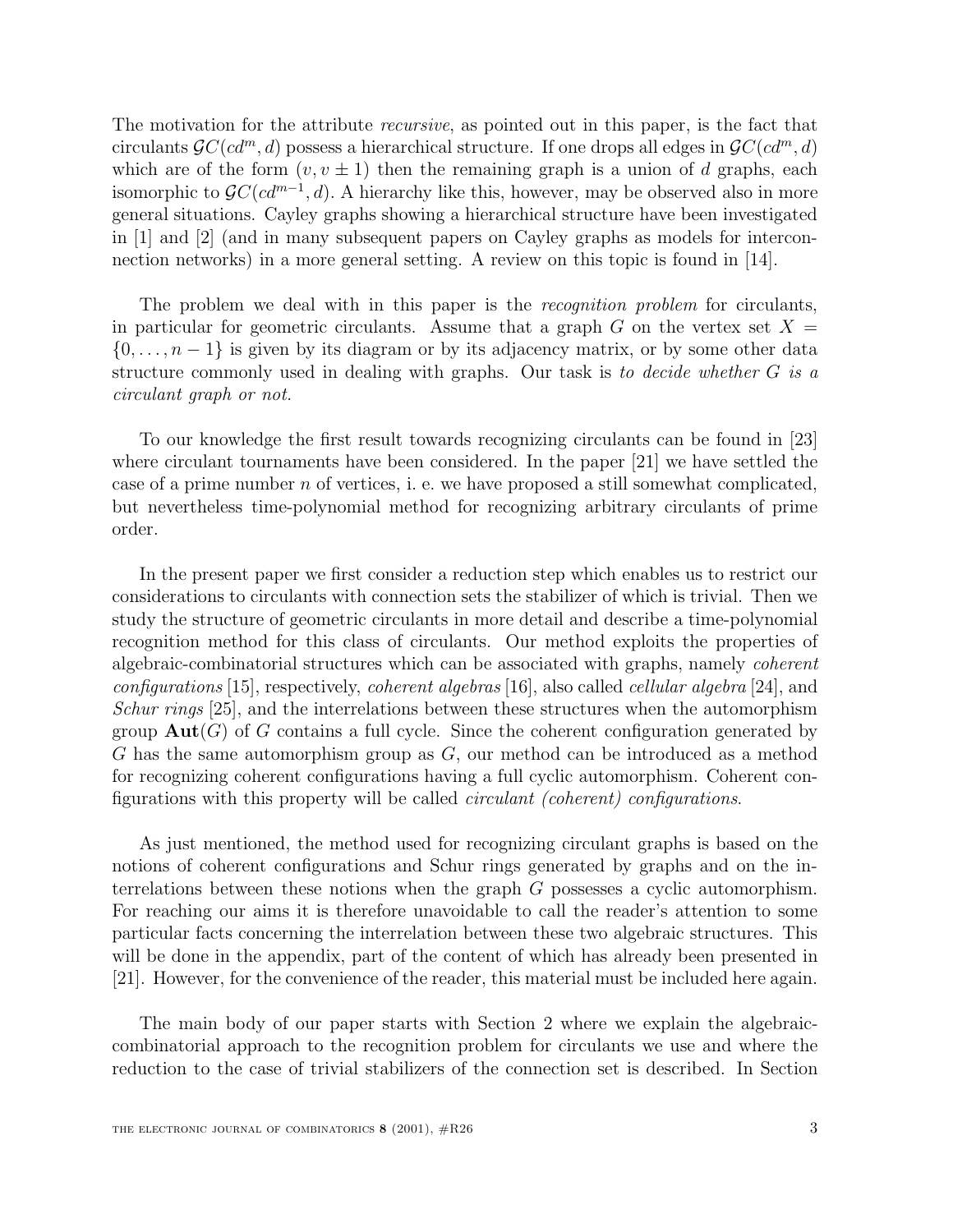3 basic properties of geometric circulants  $\mathcal{G}C(n, d)$  are discussed. In most cases we can prove that the Schur ring generated by a geometric circulant contains  $\{1, -1\}$  as a basic set. In such cases we are done, because such a basic set defines a Hamiltonian cycle of the graph under consideration, along which we can determine a Cayley numbering. The only case in which this does not happen is when n and d are relatively prime and  $n|(d^{m+1} \pm 1)$ , in which case the connection set  $\gamma(0)$  is a subgroup of  $\mathbb{Z}_n^*$ .

In Section 4 we give a formal description of the recognition algorithm. Section 5 contains some concluding remarks.

# **2 An algebraic-combinatorial approach to the recognition problem for circulants**

Let  $G = (X, \gamma), X = \{0, 1, \ldots, n-1\}$ , be an arbitrary graph,  $\langle \gamma \rangle = (X; \Gamma)$  its coherent configuration with basic relations  $\gamma_0, \gamma_1, \ldots, \gamma_s$ . The basis of  $(X; \Gamma)$  can be computed in time  $O(n^3 \ln n)$  using an appropriate version of a so-called *graph stabilization algorithm* first described in [24], see [3], [4], [7]<sup>1</sup>. If  $(X;\Gamma)$  is not a commutative association scheme, then G is certainly not circulant.

If  $(X, \gamma)$  is an undirected circulant, then all basic relations  $\gamma_i$  in  $(X; \Gamma)$  are symmetric, too. Hence, if starting with an undirected graph G we find a basic relation  $\gamma_i$  which is not symmetric, then again G cannot be circulant. Checking  $(X; \Gamma)$  for being a commutative association scheme and, in the undirected case, for having symmetric basic relations needs time  $O(n^2)$ .

If G is a circulant with connection set  $\gamma(0)$ , then we may assume  $X = \mathbb{Z}_n$  and, as pointed out in the appendix (Subsections 6.2 and 6.3), there is a mapping  $log_q : \Gamma \longrightarrow 2^{Z_n}$ defined with the aid of a full cycle  $g \in Aut(X; \Gamma)$  relating the basic relations of the association scheme to a partition  $T_0 = log_g(\gamma_0), T_1 = log_g(\gamma_1), \ldots, T_s = log_g(\gamma_s)$  of  $\mathbb{Z}_n$  such that  $T_0, T_1, \ldots, T_s$  are the basic quantities of the S-ring  $S = \langle \langle \gamma(0) \rangle \rangle$  of G. Since we do not know this mapping, i. e. since we do not know a full cycle  $g$  (or a Cayley numbering of G), we are not able to compute S. We only know the association scheme  $(X; \Gamma)$  for the computation of which we do not need a Cayley numbering. Any numbering of the vertex set using e. g. the numbers  $0, 1, \ldots, n-1$  is equally appropriate. To compute a Cayley numbering we can try to use properties the association scheme  $(X; \Gamma)$  must have if G is a circulant. In general, it is yet not known how to find a sufficient set of properties of  $(X; \Gamma)$  which would enable us to find a Cayley numbering for arbitrary circulants G in polynomial time. However, the search for such a sufficient set is simplified if we restrict

<sup>&</sup>lt;sup>1</sup>The currently most efficient implementation can be obtained free of charge for non-commercial use from http://www-m9.mathematik.tu-muenchen.de/~bastert/wl.html.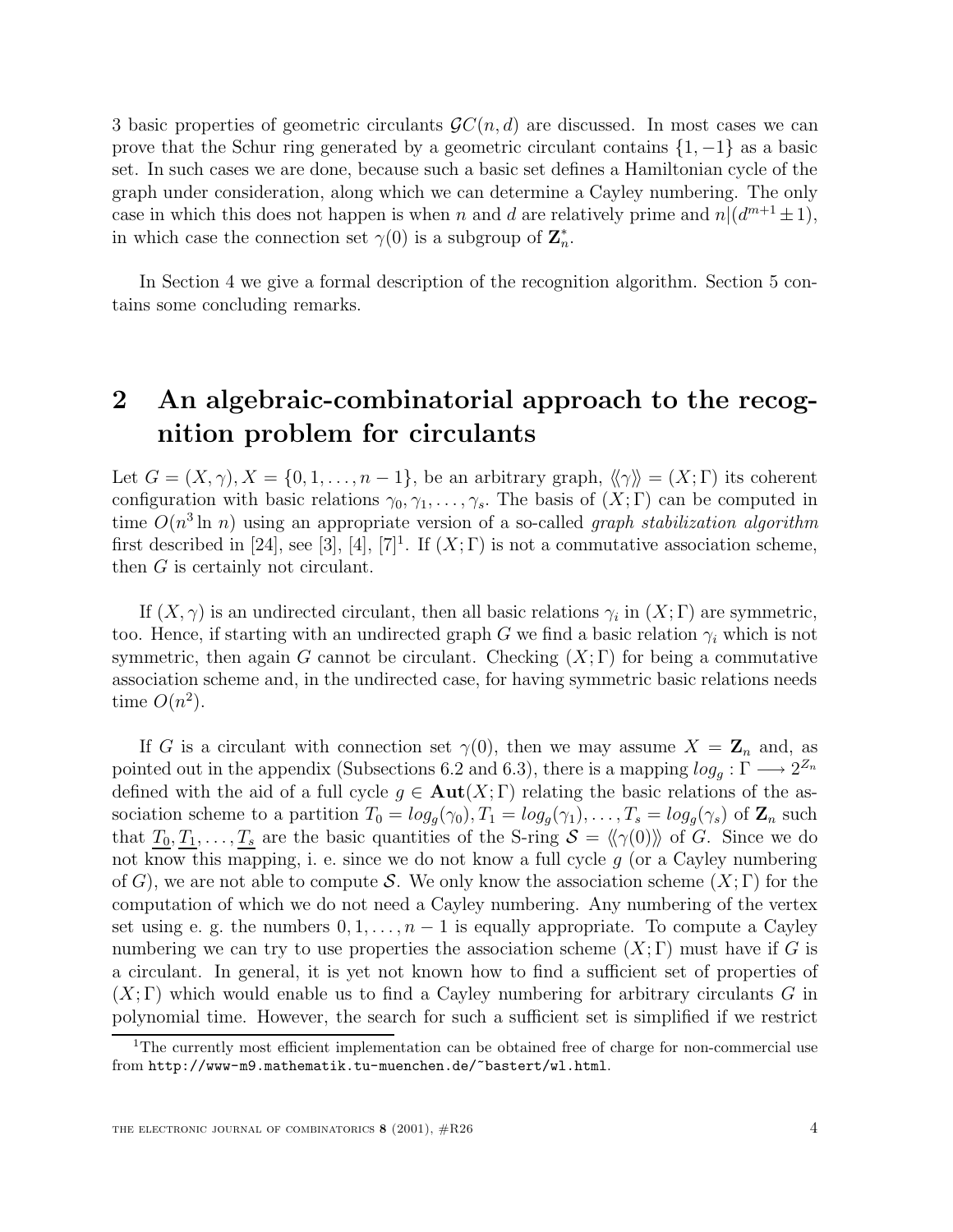the investigation to certain subclasses of circulants. It is in this context that S-ring theory becomes useful. Subclasses of circulants can be characterized by properties of their connection sets and/or the S-rings generated by them. For example, connection sets may have non-trivial or trivial stabilizers (either additive or multiplicative ones), or they may have other obvious structures, as it is the case for instance with geometric circulants. These features imply particular features on the corresponding S-rings and, vice versa, on the equivalent two-dimensional structures, i. e. the corresponding association schemes. The idea of working with the interplay between association schemes and S-rings has been successfully employed in [21] for the case of circulants on a prime number of vertices. In this paper we are going to demonstrate its usefulness in other cases.

## **2.1 Hamiltonian cycles**

Let us start with the situation in which a Cayley numbering can be found directly from the shape of some basic graph  $(X, \gamma_i)$  of  $(X, \Gamma)$ . The following statement seems to be folklore. To be able to refer to it conveniently we present it as a proposition.

**Proposition 2.1.** Let  $G = (X, \gamma)$  be a graph such that its coherent configuration  $(X; \Gamma)$ is an association scheme.

- (i) Assume that some basic graph  $G_i = (X, \gamma_i)$  is connected and has outdegree 1. Let  $g = (x_0, x_1, \ldots, x_{n-1})$  where for  $0 \leq k \leq n-2$  the vertex  $x_{k+1}$  is the only vertex satisfying  $(x_k, x_{k+1}) \in \gamma_i$ . Then G is circulant and  $g \in \text{Aut}(X, \gamma)$ .
- (ii) Assume that some symmetric basic graph  $G_j = (X, \gamma_j)$  is connected and has degree 2. Let  $g = (y_0, y_1, \ldots, y_{n-1})$  and  $g^{-1}$  be the two unique full cycles of  $G_i$ . Then, G is circulant if and only if  $g \in \text{Aut}(X, \gamma)$ .

Let  $\mathbf{Z}_n^*$  denote the multiplicative group of units in  $\mathbf{Z}_n$ . Notice that if G is a circulant then  $(X; \Gamma)$  has a connected basic graph  $G_i$  of outdegree 1 iff there is an  $a \in \mathbb{Z}_n^*$  such that the S-ring of G has basic set  $\{a\}$ , and that there is a symmetric connected basic graph  $G_j$  of degree 2 iff there is a  $q \in \mathbb{Z}_n^*$  such that the S-ring of G has a basic set  $\{q, -q\}$ .

**Proof.** (i) Under the hypothesis, the adjacency matrix  $A(\gamma_i)$  is a permutation matrix and commutes with  $A(\gamma)$ . This proves that g is a full cycle of G.

(ii) Here  $G_i$  is an undirected hamiltonian cycle which has exactly two full cycles g and  $g^{-1}$  which can be found by starting at an arbitrary vertex  $y_0$  and traversing  $G_i$  first in one and then in reverse direction. Since  $\text{Aut}(X, \gamma)$  is a subgroup of  $\text{Aut}(X, \gamma_i)$ , each full cycle of  $(X, \gamma)$  is a full cycle of  $(X, \gamma_i)$ .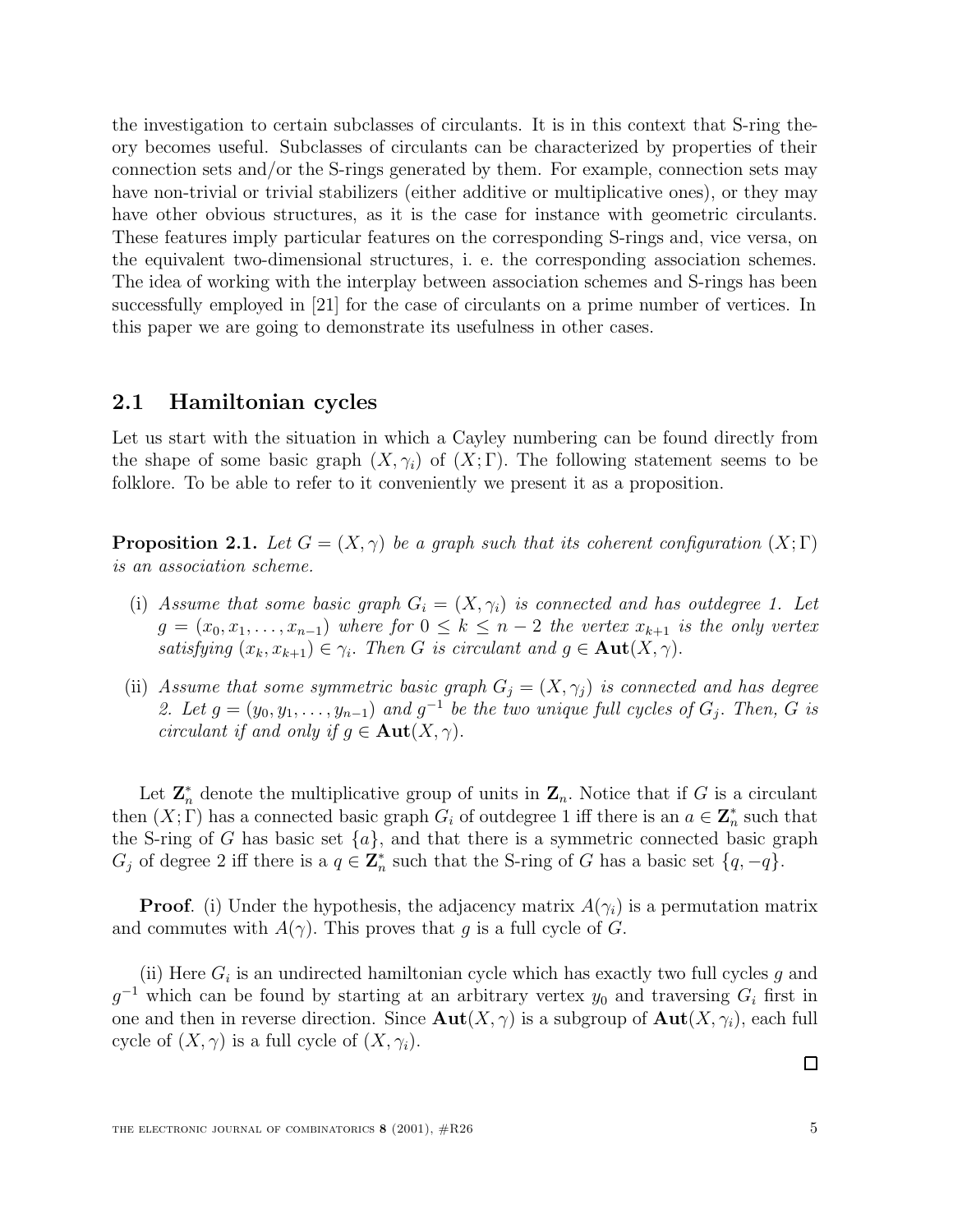## **2.2 A reduction step**

Next we describe a reduction step which is possible whenever  $G$  happens to be a circulant (directed or undirected) with a connection set the additive stabilizer of which is non-trivial.

Let  $\tau \in Rel(\Gamma)$  be an equivalence of  $(X;\Gamma)$  and let  $C_0,\ldots,C_{s-1}$  be the classes of  $\tau$ . Define a new graph  $\hat{G} = (\hat{X}, \hat{\gamma})$  by

$$
\hat{X} = \{0, \dots, s - 1\},\
$$

$$
(i, j) \in \hat{\gamma} \Longleftrightarrow (C_i \times C_j) \cap \gamma \neq \emptyset.
$$

In other words,  $\hat{G}$  is derived from G by replacing each class  $C_i$  by a single vertex i and drawing an arc from i to j exactly if in  $G$  there is some arc from a vertex in  $C_i$  to a vertex in  $C_j$ . The resulting graph G is called the factor graph of G modulo  $\tau$  and is also denoted by  $G/\tau$ . It is the combinatorial analogue to the coset graph of a Cayley graph over a group **G** with respect to some subgroup **H**.



**Example.** Consider the graph  $G = (X, \gamma)$  on the vertex set  $X = \{0, 1, \ldots, 11\}$ and with relation  $\gamma$  being the union of the symmetric relation  $\gamma'$  in Figure 1a and the antisymmetric relation  $\gamma''$  in Figure 1b. The coherent configuration  $\langle \gamma \rangle$  has five basic relations  $\gamma_0 = \epsilon_X$ ,  $\gamma_1$ ,  $\gamma_2$ ,  $\gamma_3$  and  $\gamma_4$ , the latter four of them are shown in Figure 2. We have  $\gamma_1 = \gamma', \gamma_2 = \gamma'', \gamma_3 = \gamma_2^T, \gamma_4 = X \times X \setminus \gamma_0 \cup \gamma_1 \cup \gamma_2 \cup \gamma_3.$ 

It is obvious that the basic graphs  $(X, \gamma_2)$  and  $(X, \gamma_3)$  are connected. That means,  $\gamma_2$  and  $\gamma_3$  do not generate a non-trivial equivalence relation. Thus, the only non-trivial equivalences of  $\langle \langle \gamma \rangle \rangle$  are

$$
\tau_1 = \gamma_0 \cup \gamma_1 \cup \gamma_4 \text{ and } \tau_2 = \gamma_0 \cup \gamma_4.
$$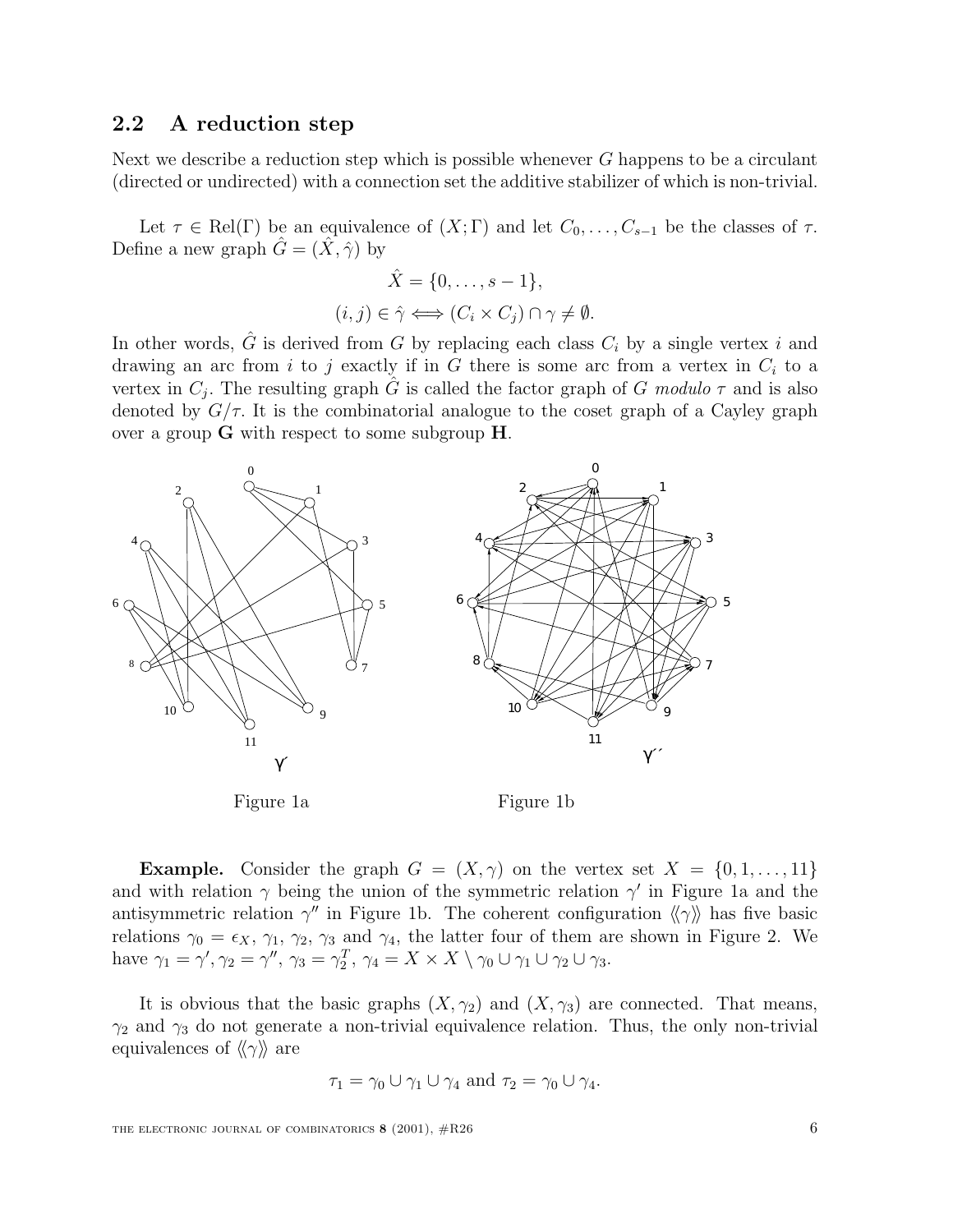

The factor graph of  $G$  modulo  $\tau_2$  is shown in Figure 3.

Figure 2

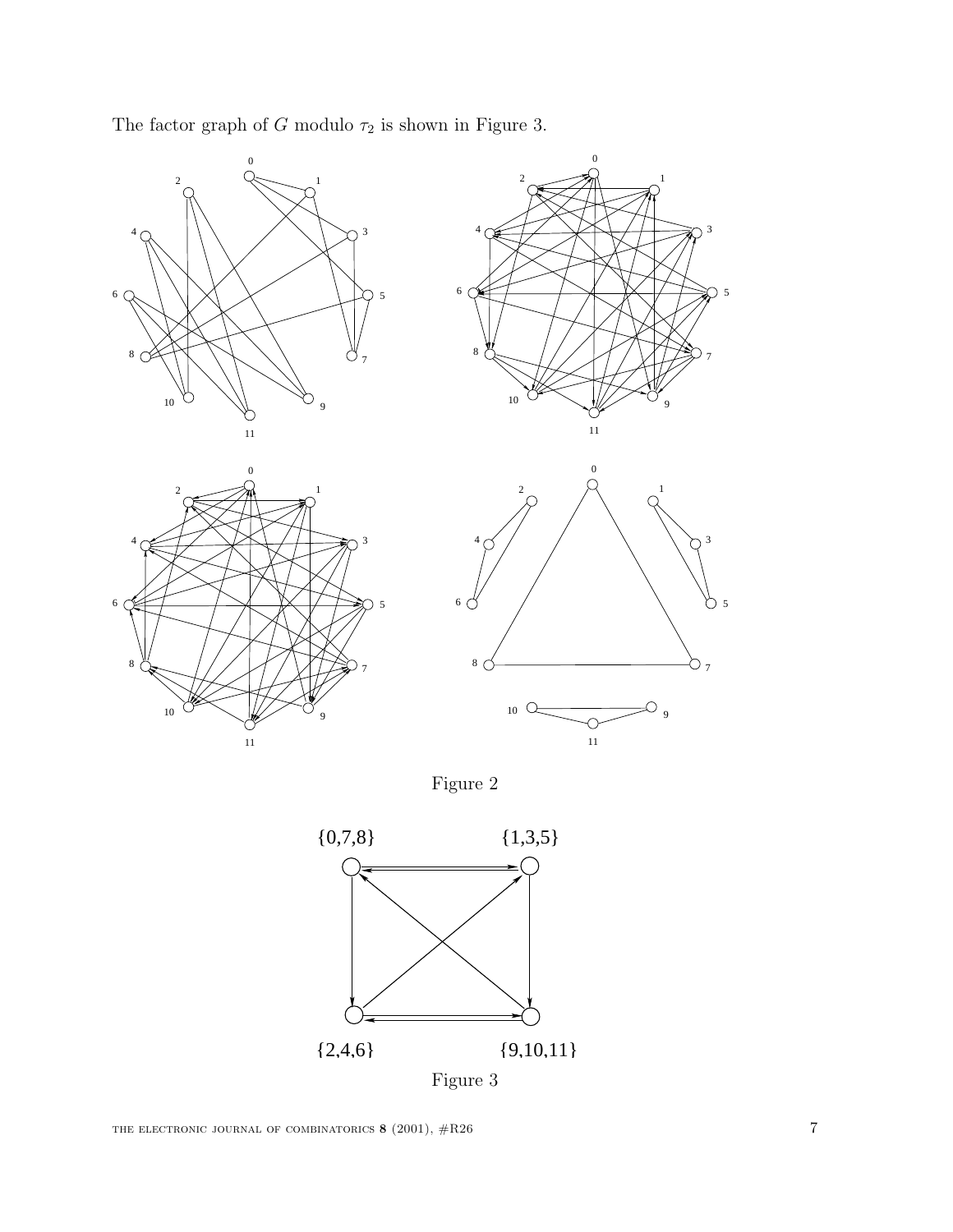The graph G in our example and the equivalence  $\tau_2$  have the following property:

$$
(C_i \times C_j) \cap \gamma \neq \emptyset \Longrightarrow C_i \times C_j \subset \gamma, \ i, j \in \hat{X}.
$$

This is a useful property to which we return in Proposition 2.2.

Now, let again  $G = (X, \gamma)$  be an arbitrary circulant of order n,  $(X; \Gamma) = \langle \gamma \rangle$  its association scheme and  $\mathcal{S} = \langle \langle \gamma(0) \rangle \rangle$  its S-ring . According to Proposition 6.5(ii) the Ssubgroups of  $\mathbf{Z}_n$  are in one-to-one correspondence with the equivalence relations of  $(X; \Gamma)$ . Assume that  $\mathbf{F} = \langle f \rangle$  is an S-subgroup (f the smallest generator) and  $\tau$  the corresponding equivalence relation. Define  $\hat{\gamma}(0) = \{i \text{ mod}(f) : i \in \gamma(0)\}\.$  Then the factor graph  $G/\tau$  is isomorphic to the graph  $(Y, \hat{\gamma})$  where  $Y = \mathbb{Z}_f$  and where by definition

$$
(i,j)\in\hat{\gamma}\Longleftrightarrow j-i\in\hat{\gamma}(0),\ i,j\in\mathbf{Z}_f
$$

 $(Y, \hat{\gamma})$  is the *coset graph* of G modulo  $\langle f \rangle$ . From this observation we immediately find the following fact: Let G be a graph and  $\tau$  an equivalence of its coherent algebra. If G is a circulant, then also  $G/\tau$  is a circulant graph.

It may happen that we have to deal with the following situation: We choose a particular subgroup  $\langle f \rangle$  of  $\mathbf{Z}_n$  and want to derive the factor graph  $G/\langle f \rangle$  from some input graph G without knowing a Cayley numbering of G. This operation can be executed on G provided we can identify the classes of the equivalence  $\tau$  corresponding to  $\langle f \rangle$ . These classes are, however, easy to find. Different subgroups of  $\mathbf{Z}_n$  are distinguished by their orders, hence, different equivalences of  $(X; \Gamma)$  can be distinguished by the number of elements in their classes. In the appendix it will be discussed how the equivalences of  $(X; \Gamma)$  can be listed in time  $O(n^2)$ . Thus, the graph  $G/\tau$  can be constructed within this same time bound.

Now, given the circulant  $G = (X, \gamma)$ , consider a particular subgroup of  $\mathbf{Z}_n$ , the *stabi*lizer

$$
\mathbf{F} = Stab_{+}(\gamma(0)) = \{ z \in \mathbf{Z}_n : z + \gamma(0) = \gamma(0) \}
$$

of the connection set  $\gamma(0)$ . Let again  $\tau$  be the equivalence of  $(X;\Gamma)$  corresponding to **F**. Note that in this particular case, if  $(i, j)$  is an arc of G then G contains every arc from any vertex in  $i+F$  to any vertex in  $j+F$ . This simple fact can be used in order to reduce the task of constructing a Cayley numbering of G to the task of finding such a numbering for the factor graph  $G/\tau$  and extending it to G.

**Proposition 2.2.** Let  $G = (X, \gamma)$  a graph,  $|X| = n$ ,  $\langle \langle \gamma \rangle \rangle = (X; \Gamma)$  a homogeneous coherent algebra, and  $\tau$  an equivalence of  $(X; \Gamma)$ . Let  $C_0, \ldots, C_{s-1}$  be the equivalence classes of  $\tau$ . Assume that

$$
\gamma \cap C_i \times C_j \neq \emptyset \Longrightarrow C_i \times C_j \subset \gamma, \ \ 0 \leq i, j \leq s - 1.
$$

Then

THE ELECTRONIC JOURNAL OF COMBINATORICS **8** (2001),  $\#R26$  8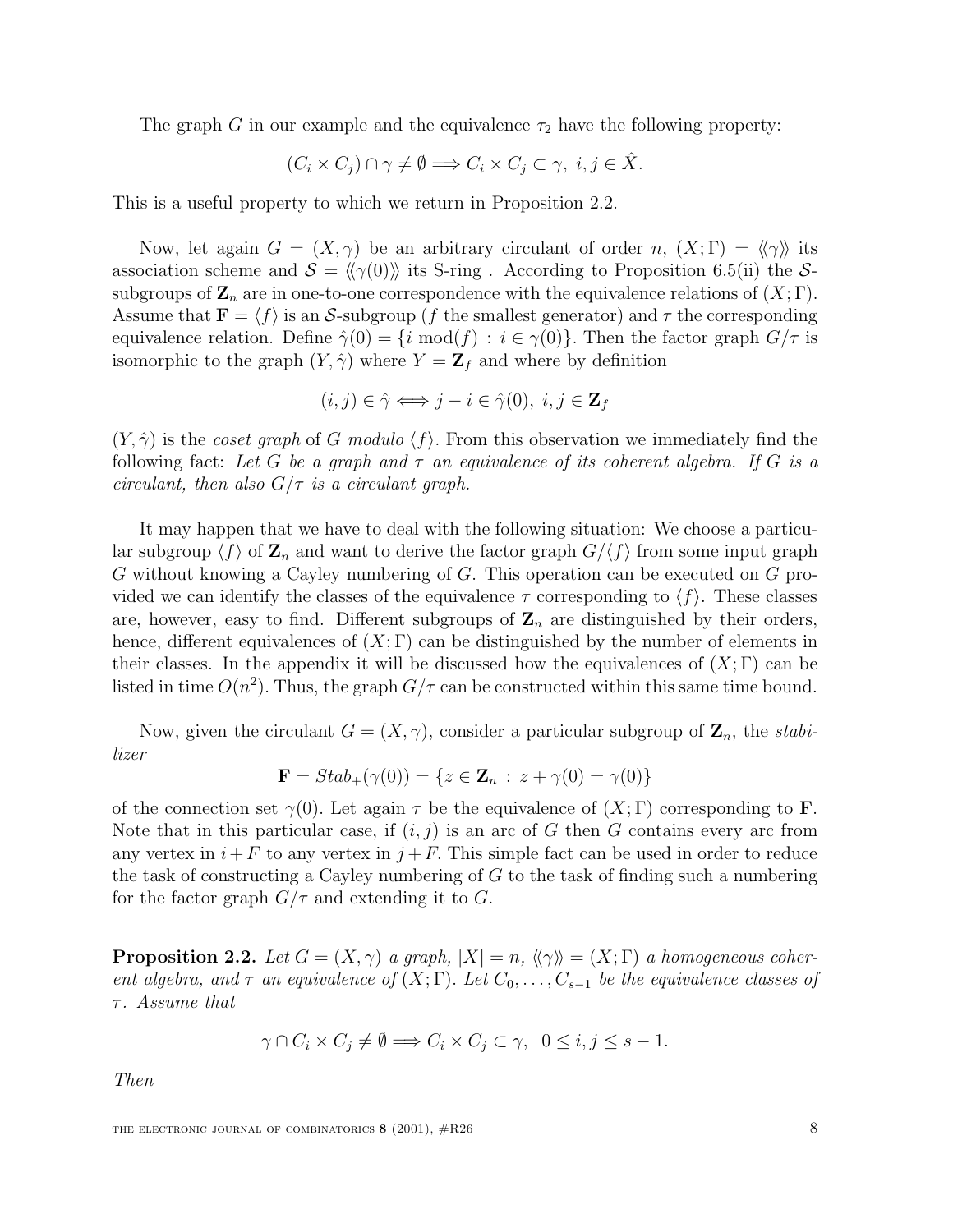- (i) G is a circulant graph iff the factor graph  $G/\tau$  is a circulant graph.
- (ii) Any Cayley numbering  $\hat{\varphi}$  of  $G/\tau$  can be lifted up to a Cayley numbering of G defining

$$
\varphi(z) = \sum_{i=0}^{s-1} \varphi_i(z) I_{C_i}(z)
$$

where  $I_{C_i}$  is the characteristic function of the set  $C_i$  and  $\varphi_i$  is an arbitrary bijection from  $C_i$  onto the set

$$
\{\hat{\varphi}(i),\hat{\varphi}(i)+f,\hat{\varphi}(i)+2f,\ldots,\hat{\varphi}(i)+(\frac{n}{f}-1)f\}.
$$

**Proof.** The necessity of (i) has already been shown above. The sufficiency follows from (ii). (ii) is proved easily using the definition of a circulant and the property of  $\tau$ stated in the hypothesis of the proposition.

To finish our example, consider Figure 4 where on the left part a Cayley numbering of the factor graph  $G/\tau_2$  is indicated. This numbering is extended to a Cayley numbering of the original graph G and indicated on the right part of the picture.



Figure 4

#### Here, we have indicated the Cayley numbering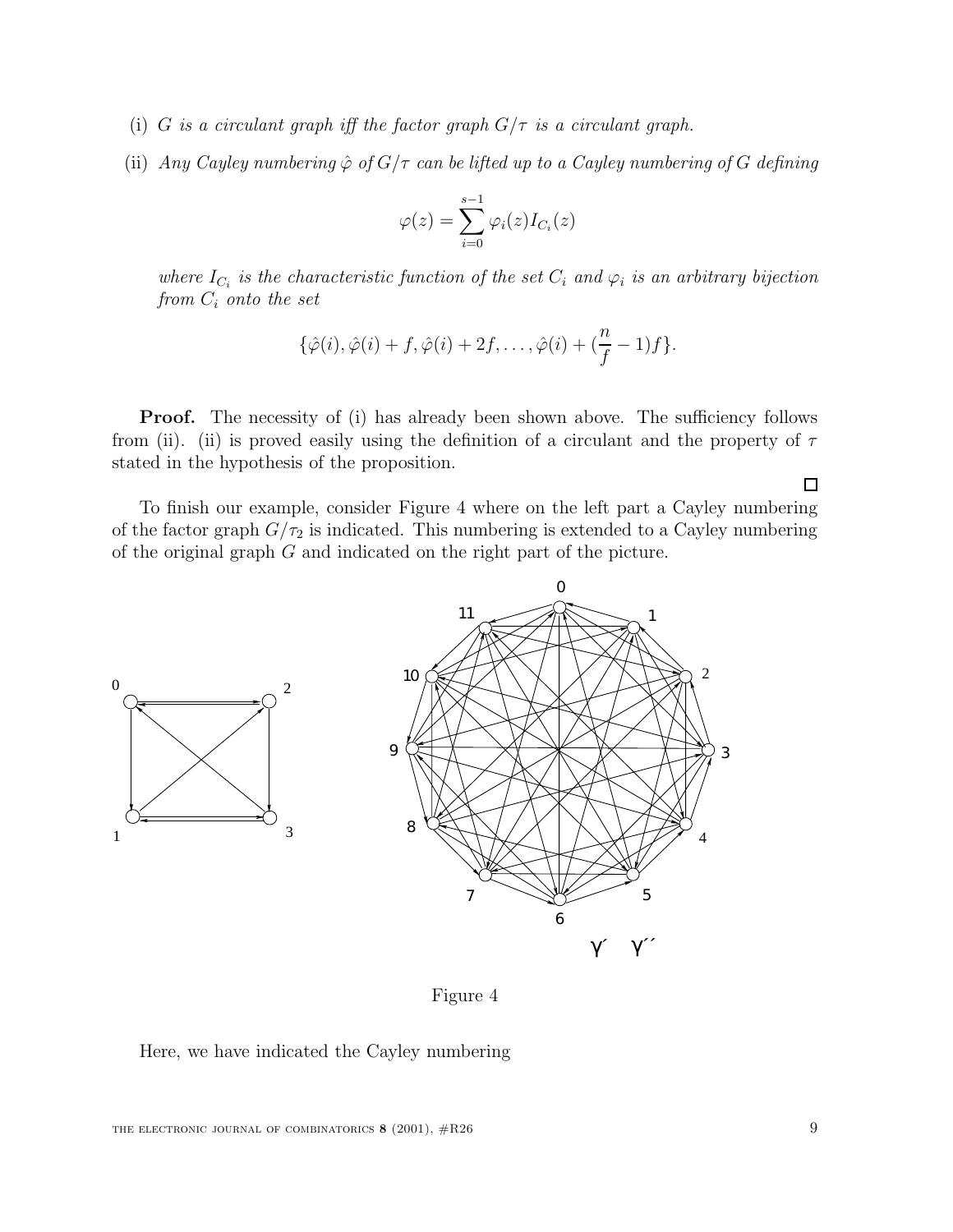| $\begin{bmatrix} 2 & 0 & 1 & 2 & 3 & 4 & 5 & 6 & 7 & 8 & 9 & 10 & 11 \end{bmatrix}$ |  |  |  |  |  |  |
|-------------------------------------------------------------------------------------|--|--|--|--|--|--|
| $\boxed{\varphi(z) = 0 = 6 - 1 = 2 = 9 = 10 = 5 = 4 = 8 = 3 = 11 = 7}$              |  |  |  |  |  |  |

However, every mapping  $\varphi$  satisfying

 $\varphi({0, 7, 8}) = {0, 4, 8}, \varphi({2, 4, 6}) = {1, 5, 9},$ 

 $\varphi({1, 3, 5}) = {2, 6, 10}, \varphi({9, 10, 11}) = {3, 7, 11}$ 

would be a Cayley numbering, too.

Replacing G by  $G/\tau$  for finding a Cayley numbering, if such a numbering exists, is an efficient step in the process of recognizing circulants, which can be applied to any graph G, provided its coherent configuration is an association scheme and contains an equivalence  $\tau$  which satisfies the hypothesis of Proposition 2.2. Notice that  $\tau$  corresponds to a non-trivial stabilizer of the connection set  $\gamma(0)$  iff each set of neighbours  $\gamma(x)$  of the input graph  $(X, \gamma)$  is a union of equivalence classes of  $\tau$ . This shows that we can find  $\tau$  or prove that no such  $\tau$  exists in time  $O(n^2)$ . Since a non-trivial stabilizer contains at least two elements, each reduction step reduces the size of the input graph at least by a factor  $\frac{1}{2}$ .

We summarize the considerations in this subsection presenting the following complexity statement.

**Proposition 2.3.** The recognition problem for arbitrary circulant graphs is polynomially reducible to the recognition problem of circulants the connection set of which has trivial additive stabilizer.

## **2.3 A simple recognition algorithm for exceptional cases**

In a very few exceptional cases, when the connection set  $\gamma(0)$  is of a special type, a Cayley numbering for a circulant graph  $G$  can be found without computing its coherent configuration. Since such exceptional cases appear also when dealing with geometric circulants we discuss them here and present an appropriate recognition algorithm which in the general case may be used as a subroutine.

Here we consider undirected graphs only. As before, let  $G = (X, \gamma)$  be the undirected graph we want to test for being circulant and put

$$
\psi = \{ (x, y) : (A(\gamma)^2)_{xy} = 1 \}.
$$

Notice that  $\psi$  belongs to  $(X;\Gamma)$ . Consider the following procedure.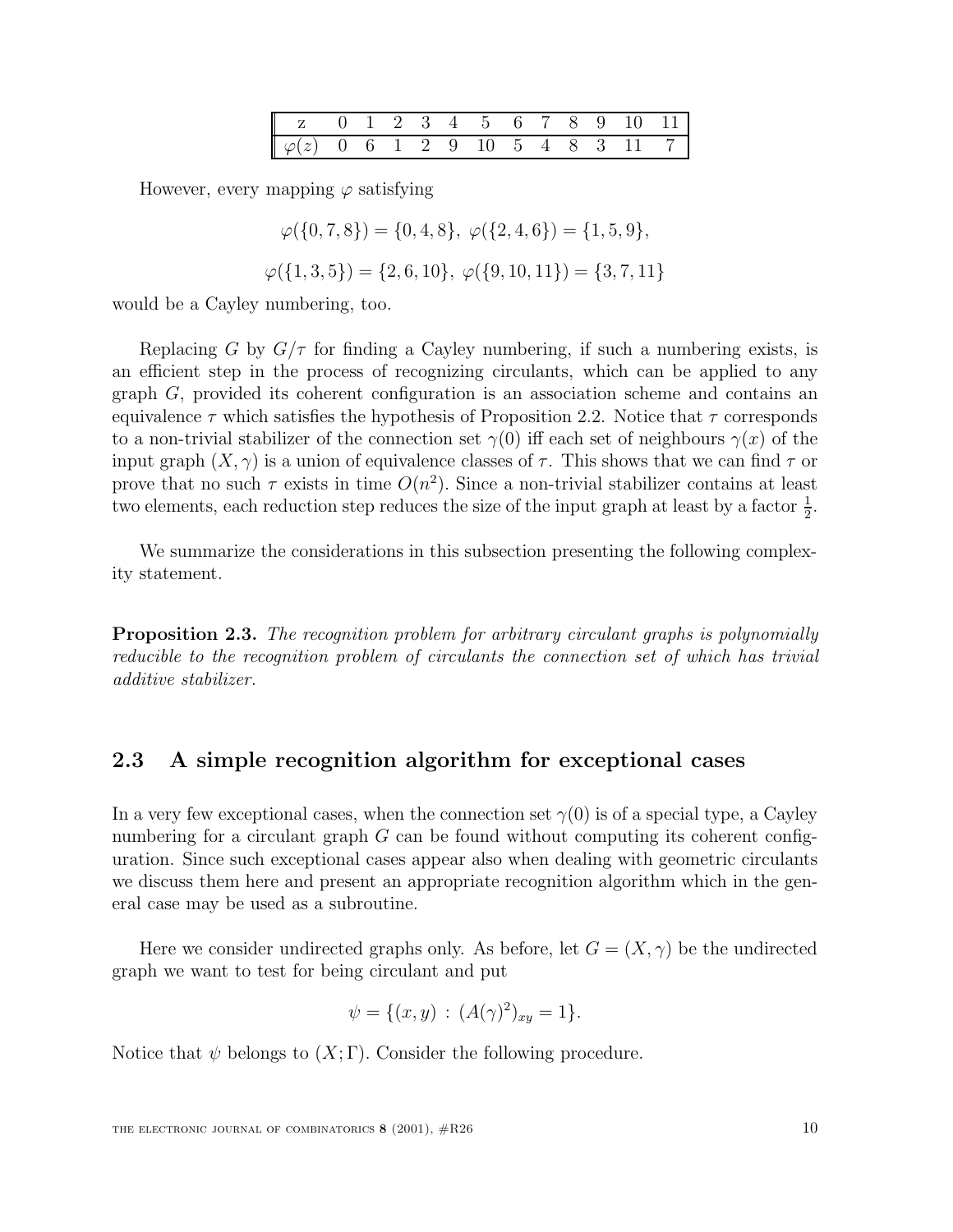#### **Algorithm 1**

Input: An undirected graph  $G = (X, \gamma)$ 

1. Compute  $\psi$ . If  $\psi$  is not regular of positive degree, then STOP with answer NO.

```
2. Choose x \in X and do:
   Set \rho = \gamma(x);2.1 If \rho = \emptyset then STOP with answer NO
       else choose y \in \gamma(x) and do:
          Set x_0 = x and x_1 = y;
              For 0 \leq i < n-2 do:
                 If |\psi(x_i) \cap \gamma(x_{i+1})| \neq 1, then delete y from \rho and goto 2.1.
                 If |\psi(x_i) \cap \gamma(x_{i+1})| = 1, then define x_{i+2} to be the unique
                 point in \psi(x_i) \cap \gamma(x_{i+1}).
```
3. Check whether  $(x_0, x_1, \ldots, x_{n-1})$  is a full cycle for  $G$ ; In the positive case STOP with answer YES and output this cycle.  $\varphi(x_i) = i, 0 \leq i \leq n-1$ , defines a Cayley numbering; In the negative case STOP with answer NO.

**Proposition 2.4.** Let  $G = (X, \gamma)$ , be a circulant the connection set  $S = \gamma(0)$  of which contains 1 and satisfies the following conditions:

$$
\forall_{s,s'\in S} \quad s+s'=2 \iff s=1 \land s'=1;
$$
 (1)

$$
\forall_{t \in 2S, s' \in S} \quad t - s' = 1 \iff t = 2 \land s' = 1 \tag{2}
$$

where  $2S = \{s + s \mid s \in S\}$ . Then Algorithm 1 yields a Cayley numbering for G.

*Proof.* It follows from (1) that  $\{(x, x + 2) | x \in \mathbb{Z}_n\} \subseteq \psi$ . Therefore  $(X, \psi)$  is a circulant having some connection set  $T \subseteq \mathbb{Z}_n$  with  $2 \in T$ . In particular,  $\psi \neq \emptyset$ . Arguing as in part 1 of Lemma 6.3, we obtain that  $T \subset 2S$ .

In order to prove the claim it is sufficient to show that for each x, y with  $y = x + 1$ the following holds

$$
\psi(x) \cap \gamma(y) = \{y+1\}.
$$

We have  $x + 2 \in \psi(x)$ ,  $x + 2 \in \gamma(x + 1)$ . Thus,  $y + 1 \in \psi(x) \cap \gamma(y)$ . Conversely, let  $z \in \psi(x) \cap \gamma(y)$ . Then

$$
z - x - (z - y) = y - x = 1,
$$
  

$$
z - x \in T \subseteq 2S, z - y \in S.
$$

THE ELECTRONIC JOURNAL OF COMBINATORICS **8** (2001),  $\#R26$  11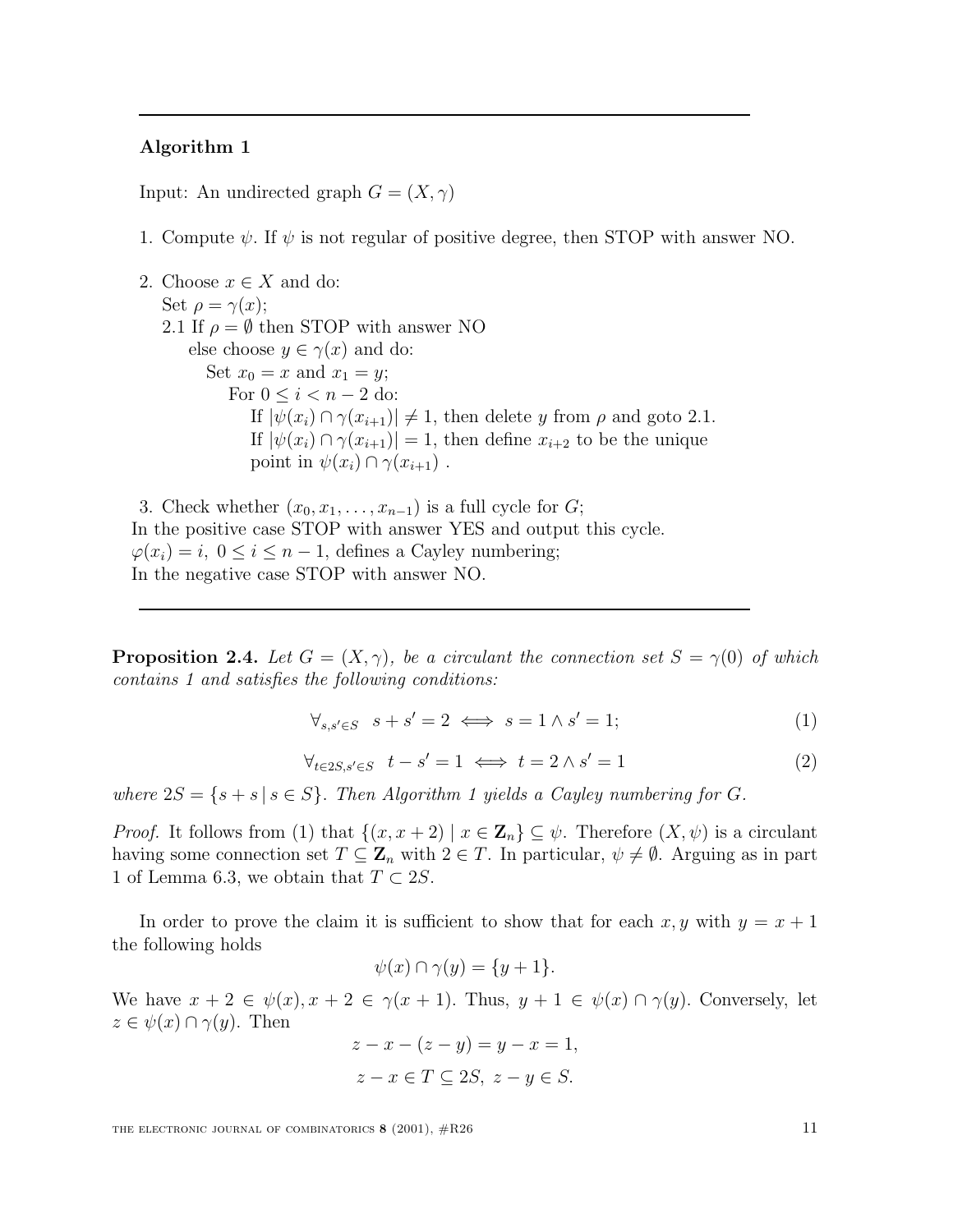Now by (2)  $z - y = 1$ . This shows that, once the vertices  $x_0$  and  $x_1$  are correctly determined, the remaining numbering done by the algorithm is correct, too. Since a Cayley numbering remains a Cayley numbering if we subtract a constant  $c$  from each vertex x, we may choose  $x_0$  arbitrarily,  $x_1$  however must be a neighbor of  $x_0$ . To find the correct pair  $x_0, x_1$  we have to try all possibilities for  $x_1$ . Algorithm 1 does it.

As a corollary we have the following

**Proposition 2.5.** Let  $G = (X, \gamma)$  be a recursive circulant with connection set  $S =$  $\{\pm 1, \pm d, ..., \pm d^m\}$  and  $n = cd^m$  for some  $c, 1 < c \le d$ . If  $d \ge 4$ , then Algorithm 1 will determine a Cayley labeling of G.

**Proof.** It is sufficient to show that S satisfies (1)-(2). Consider the equation  $s+s'=2$ . Since all the elements of  $S \setminus \{1, -1\}$  are contained in a subgroup of index  $d \geq 4$ , we have  $2 \notin \langle d \rangle$ . Therefore at least one of the elements s, s' is equal to  $\pm 1$ . Without loss of generality  $s = \pm 1$ . If  $s = 1$ , then we are done. If  $s = -1$ , then  $s' = 3$  which is impossible, since  $d \geq 4$ . Thus (1) holds.

Consider now the equation  $2s-s'=1$ ,  $s, s' \in S$ . As before, at least one of the elements 2s, s' is not contained in  $\langle d \rangle$ . Therefore  $2s \in \{\pm 1\}$  or  $s' \in \{\pm 1\}$ . If  $2s = 1$ , then  $s' = 0$ which is impossible. If  $2s = -1$ , then  $s' = -2$  which is also impossible, since  $d \geq 4$ . If  $s' = 1$ , then  $2s = 2$  and we are done. If  $s' = -1$ , then  $2s = 0$ , which is possible only in the case  $c = 2, n = 2d^m$ . But in this case  $0 \notin T$ , since 0 appears |S| times in  $S + S$ . Hence the algorithm will work in this case as well.

Algorithm 1 involves matrix multiplication for the determination of  $\psi$ . However, since we easily can transform an adjacency matrix  $A(\gamma)$  into a set of sorted adjacency lists for γ, we can compute  $A(ψ)$  in time  $O(n^2δ)$  where δ is the degree of the (regular) input graph G. Let m be the edge number of G. We have  $2m = n\delta$ . Hence, using sorted adjacency lists for  $\psi$ , too, the overall complexity of Algorithm 1 is  $O(nm)$ .

## **3 Properties of geometric circulants**

In the remaining part of the paper we restrict ourselves to geometric circulants  $\mathcal{G}C(n, d)$  $(X, \gamma)$ . For such graphs, by definition,

$$
\gamma(0) = \pm \{1, d, d^2, \dots, d^m\} \tag{3}
$$

where

$$
d^{m} + 1 < n \le d^{m+1} + 1, \ 1 < d \le \frac{n}{2}.\tag{4}
$$

For convenience, from now on we shorten the term *geometric circulant graph* to simply gc-graph.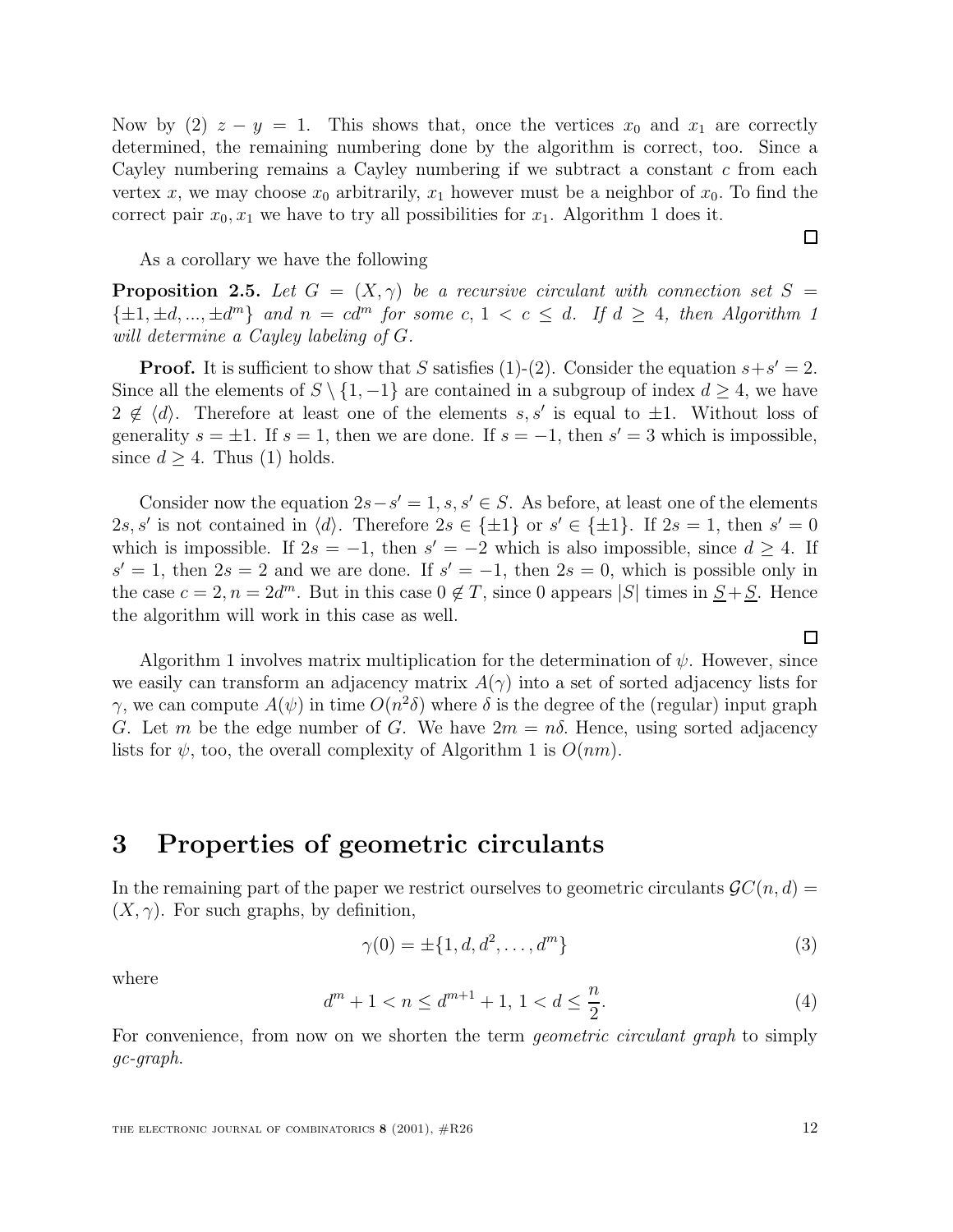Given numbers n and  $\delta$ , in most cases, there are more than one gc-graphs with vertex number n and degree  $\delta$ . In particular cases, n and  $\delta$  determine d and m uniquely. Unfortunately, the knowledge of  $n, d$  and  $m$ , in general, does not simplify the recognition problem.

## **3.1 The association schemes of geometric circulants**

Let again  $\mathbf{Z}_n^*$  denote he multiplicative group of units in  $\mathbf{Z}_n$ . Our notation does not distinguish between arithmetic modulo  $n$  and normal integer arithmetic. It will be clear from the context which arithmetic is used. For  $B \subset \mathbb{Z}_n$  and  $k \in \mathbb{Z}_n$  define  ${B}_k = {b \text{ mod}(k) | b \in B}.$  The following theorem shows the main features of the association schemes, respectively, the S-rings of gc-graphs and presents the basic knowledge necessary for the construction of an efficient recognition algorithm for such graphs.

**Theorem 3.1.** Let  $(X, \gamma)$  be a gc-graph  $\mathcal{G}C(n, d)$ . Then either

- (i)  $\langle \langle \gamma \rangle \rangle$  has basic set  $\{1, -1\}$  or
- (ii) the stabilizer  $Stab_{+}(\gamma(0))$  is a non-trivial subgroup  $\langle f \rangle$  of  $\mathbf{Z}_n$ and  $\{\gamma(0)\}_{f} = \{1, -1\}$  or
- (iii)  $\gamma(0)$  *is a subgroup of*  $\mathbf{Z}_n^*$ .

**Proof.** Let  $\mathcal{G}C(n, d)$  and its S-ring  $\mathcal{S} = \langle \langle \gamma \rangle \rangle$  be given. By (S7),  $a\gamma(0)$  is an S-set for every  $a \in \mathbb{Z}_n^*$ . Assume that there is an  $a \in \mathbb{Z}_n^* \setminus \{1\}$ , satisfying  $ad = d$ . For such a we find

$$
\gamma(0) \setminus a\gamma(0) = \{1, -1\}
$$

is an  $S$ -set and therefore must be a basic set of  $S$ . Therefore, (i) happens if

$$
xf = f
$$

has a non-trivial solution  $x \in \mathbb{Z}_n^*$ . Here,  $f = \gcd(n, d)$ . For  $x \in \mathbb{Z}_n^*$  we have  $\gcd(x f, n) = f$ . The number of elements  $y \in \mathbf{Z}_n$  satisfying  $gcd(y, n) = f$  equals  $\varphi(\frac{n}{f})$  (where  $\varphi$  is the Euler function). Therefore, if  $\varphi(\frac{n}{f}) < \varphi(n)$ , then  $xf = f$  has a non-trivial solution in  $\mathbb{Z}_n^*$ . From well-known properties of the Euler function it can be seen that  $\varphi(\frac{n}{f}) < \varphi(n)$  always holds except when  $f = 1$  or when  $f = 2$  and  $\frac{n}{f}$  is odd. Thus,  $xf = f$  has a non-trivial solution in  $\mathbf{Z}_n^*$  except in the two following cases:

- **Case 1:**  $f = 2$  and  $n = fq$  where q is odd.
- **Case 2:**  $f = 1$ .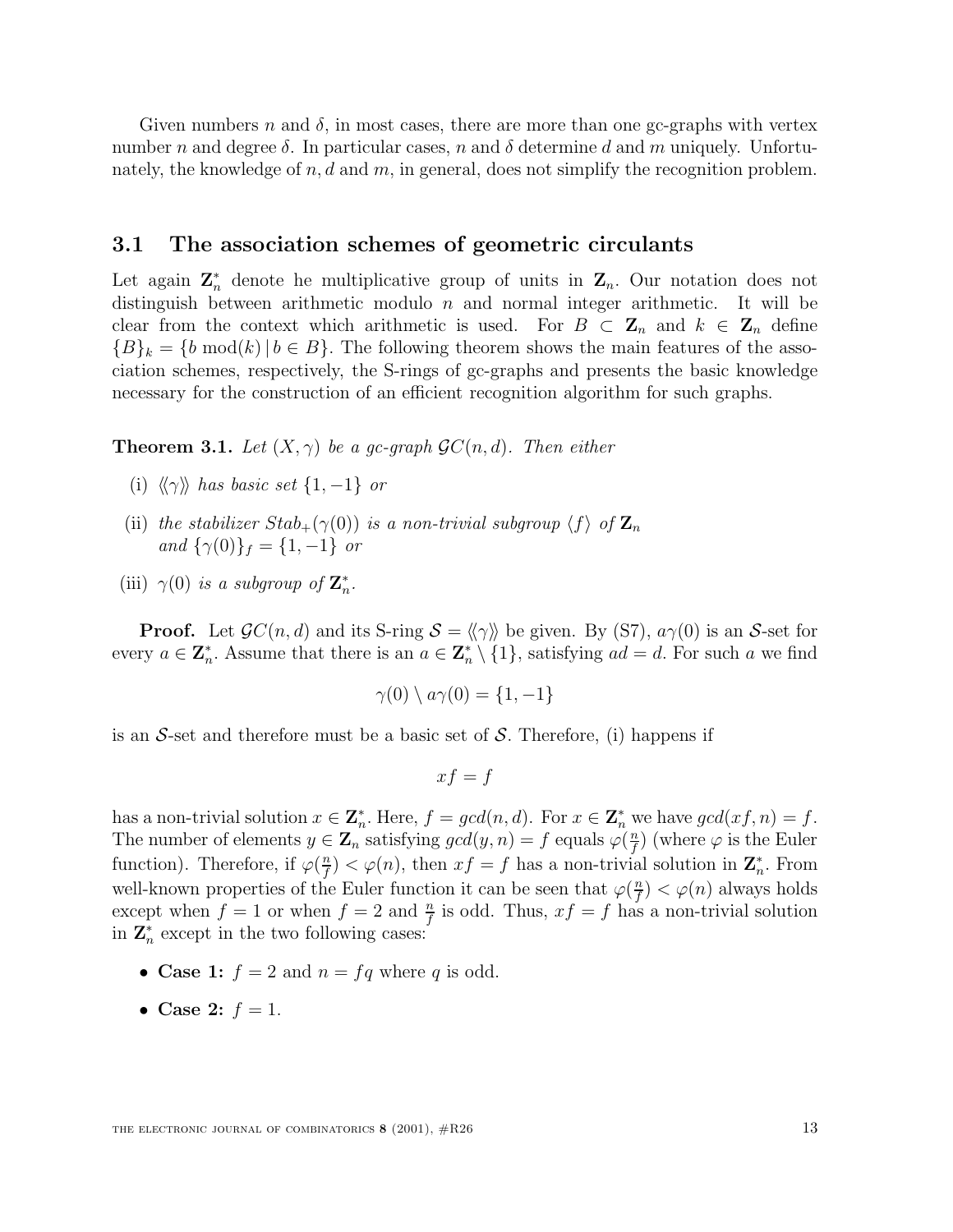Assume that we are in Case 1 and  $m \geq 2$ . The sets

$$
[\mathbf{Z}_n]_h = \{x \in \mathbf{Z}_n : \gcd(n, x) = h\}
$$

are the orbits of  $\mathbb{Z}_n^*$  acting on  $\mathbb{Z}_n$  by multiplication. Thus, since  $d^2 < n$  and  $gcd(n, d) =$  $gcd(n, d^2) = 2$  there exists an  $l \in \mathbb{Z}_n^*$  satisfying  $dl = d^2$ . Put  $K = \gamma(0) \cap l\gamma(0)$ . Then  $\pm \{d^2,\ldots,d^m\} \subseteq K \subseteq \pm \{d,d^2,\ldots,d^m\}.$  By (S7) and (S8) K is a non-empty S-set. Thus,  $\langle K \rangle$  is an S-group. Since  $\langle d^2 \rangle \leq \langle K \rangle \leq \langle d \rangle$  and  $\langle d^2 \rangle = \langle d \rangle = \langle 2 \rangle$ , we find  $\langle K \rangle = \langle 2 \rangle$ . Therefore  $\gamma(0) \setminus \langle 2 \rangle = \{-1, 1\}$  is a basic set S-set.

If  $m = 1$ , then  $d^2 \ge n - 1$  such that  $\gamma(0) = \{1, d, -d, -1\}$ . Here, we should consider Table 1 which shows the entries in  $\gamma(0) + \gamma(0)$ .

| Table 1 |       |       |  |
|---------|-------|-------|--|
|         |       | $+ d$ |  |
|         |       |       |  |
|         | $d +$ | 2d    |  |
|         |       |       |  |

Note that, since  $d$  and  $n$  are even numbers,

$$
\{2, -2, 2d, -2d\} \cap \{1+d, 1-d, -1+d, -1-d\} = \emptyset.
$$

Thus, unless  $2d = -2$  ( $2d = 2$  would contradict  $d \leq \frac{n}{2}$ ), the elements of Table 1 determine two simple quantities K and L of S with  $K = \{2, -2, 2d, -2d\}$  and L  $=$ determine two simple quantities <u>K</u> and <u>L</u> of S with  $K = \{2, -2, 2d, -2d\}$  and L =  ${d+1, -d-1, d-1, -d+1}$  (since the frequency of the elements in K is 1, while the elements of L appear exactly twice). Since  $2 \in K$ , the subgroup  $\langle 2 \rangle = \langle K \rangle$  is an S-group. Therefore,  $\{1, -1\} = \gamma(0) \setminus \langle 2 \rangle$  is a basic set of S.

Finally, consider the case  $2d = n - 2$ . We have

$$
\underline{\gamma(0)} + \underline{\gamma(0)} = 4 \cdot \underline{\{0\}} + 4 \cdot \underline{\{q\}} + 2 \cdot \underline{\{2, -2, q+2, q-2\}}
$$

and  $Stab_+(\gamma(0)) = \langle d + 1 \rangle = \langle q \rangle$ , which implies  $\gamma(0) = \{1, -1\} + \langle q \rangle$ . This proves that in Case 1 we meet one of the situations (i) or (ii).

Notice that  $m = 1, 2d = n-2$  always leads to case (ii), no matter whether  $xf = f, x \in$  $\mathbf{Z}_n^*$  has a non-trivial solution or not.

Finally, assume  $gcd(n, d) = 1$  (Case 2). Then either

$$
\gamma(0) \setminus (d\gamma(0)) = \{1, -1\},\
$$

and is therefore a basic set of S, or  $d\gamma(0) = \gamma(0)$  which implies that  $\gamma(0)$  is a subgroup of  $\mathbf{Z}_n^*$  and that either  $n|(d^{m+1}-1)$  or  $n|(d^{m+1}+1)$ . This observation completes the proof of the theorem.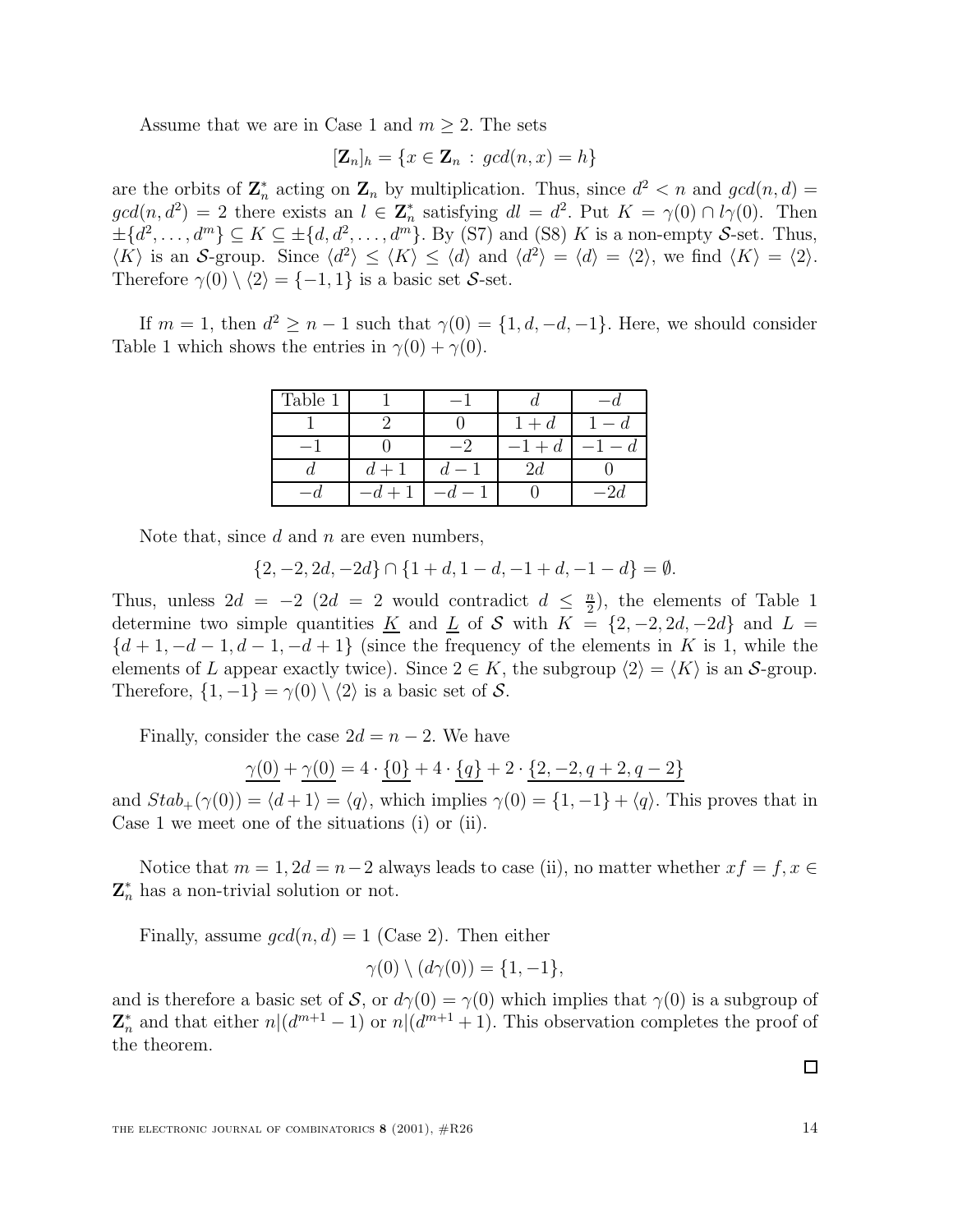#### **3.2 Cyclotomic geometric circulants**

We call a circulant  $(X, \gamma)$  a *cyclotomic circulant* if its connection set  $\gamma(0)$  is a subgroup **H** of  $\mathbf{Z}_{n}^{*}$ . The term *cyclotomic* was introduced in [10] in connection with association schemes, see also [8], p. 66. Let  $a_1\mathbf{H}, a_2\mathbf{H}, \ldots, a_r\mathbf{H}, a_1 = 1$ , be the orbits of **H** acting on  $\mathbf{Z}_n$  by multiplication. Then

$$
\underline{T_0} = \{0\}, \underline{T_1} = \underline{a_1 \mathbf{H}}, \dots \underline{T_r} = \underline{a_r \mathbf{H}}
$$

are the basic quantities of an S-ring  $S$ , and

$$
\{(x, y) : y - x \in T_i\}, \ 0 \le i \le r,
$$

are the basic relations of an association scheme.

The S-ring S is not necessarily generated by **H**. In general,  $\langle \mathbf{H} \rangle$  is some fusion of S. However, it is known that  $\langle \mathbf{H} \rangle = S$  iff  $Stab_{+}(\mathbf{H})$  is trivial (see [19]). Therefore, with the help of Proposition 2.2, the recognition problem for general cyclotomic circulants coincides with the recognition problem for cyclotomic association schemes. This is a challenging problem on its own with which we plan to deal in a forthcoming paper. Here we restrict our attention to the case of cyclotomic geometric circulants, for which subclass recognition is much easier than for general cyclotomic circulants.

In this section we assume that the parameters of the graph  $\mathcal{G}C(n, d)$  satisfy the conditions

$$
d^{m} + 1 < n \leq d^{m+1} + 1
$$
\n
$$
1 < d \leq \frac{n}{2}, \ m > 0, \ n \geq 4,
$$
\n
$$
n \mid (d^{m+1} + 1) \text{ or } n \mid (d^{m+1} - 1),
$$
\n
$$
\mathcal{G}C(n, d) \text{ is not complete.}
$$
\n
$$
(5)
$$

such that the connection set

$$
\mathbf{H} = \pm \{1, d, \dots, d^m\}
$$

is a subgroup of  $\mathbb{Z}_n^*$ . Our assumptions imply that  $|\mathbf{H}| > 2$ . Otherwise the graph  $\mathcal{G}C(n, d)$  would be a Hamiltonian cycle and the recognition problem would be trivial. If  $Stab_{+}(\mathbf{H}) \neq \{0\}$ , then let f be its smallest generator. A simple calculation shows that  $\mathbf{H}_f = \pm \{1, \ldots, d^{a-1}\}\$ for some  $a \in \{1, 2, \ldots, m\}$ . Thus, the factor graph of  $\mathcal{G}C(n, d)$ modulo the equivalence  $\tau$  which corresponds to  $Stab_{+}(\mathbf{H})$  is again a cyclotomic geometric circulant. So we may assume that  $Stab_{+}(\mathbf{H})$  is trivial.

For each  $i \in \mathbf{Z}_n$  we set  $\gamma_i = \{(x, y) \in \mathbf{Z}_n \times \mathbf{Z}_n \mid x - y \in i\mathbf{H}\}\)$ . Obviously, in the current context,  $\gamma_1 = \gamma$ . The S-ring of  $\mathcal{G}C(n, d)$  has basic sets  $i\mathbf{H}$ ,  $i \in J$ , and its circulant association scheme has basic relations  $\gamma_i$ ,  $i \in J$ , where  $J = \{0, 1, a_2, \ldots, a_r\}$  is a set of representatives of the orbits of **H** considered as acting on  $\mathbf{Z}_n$  by multiplication.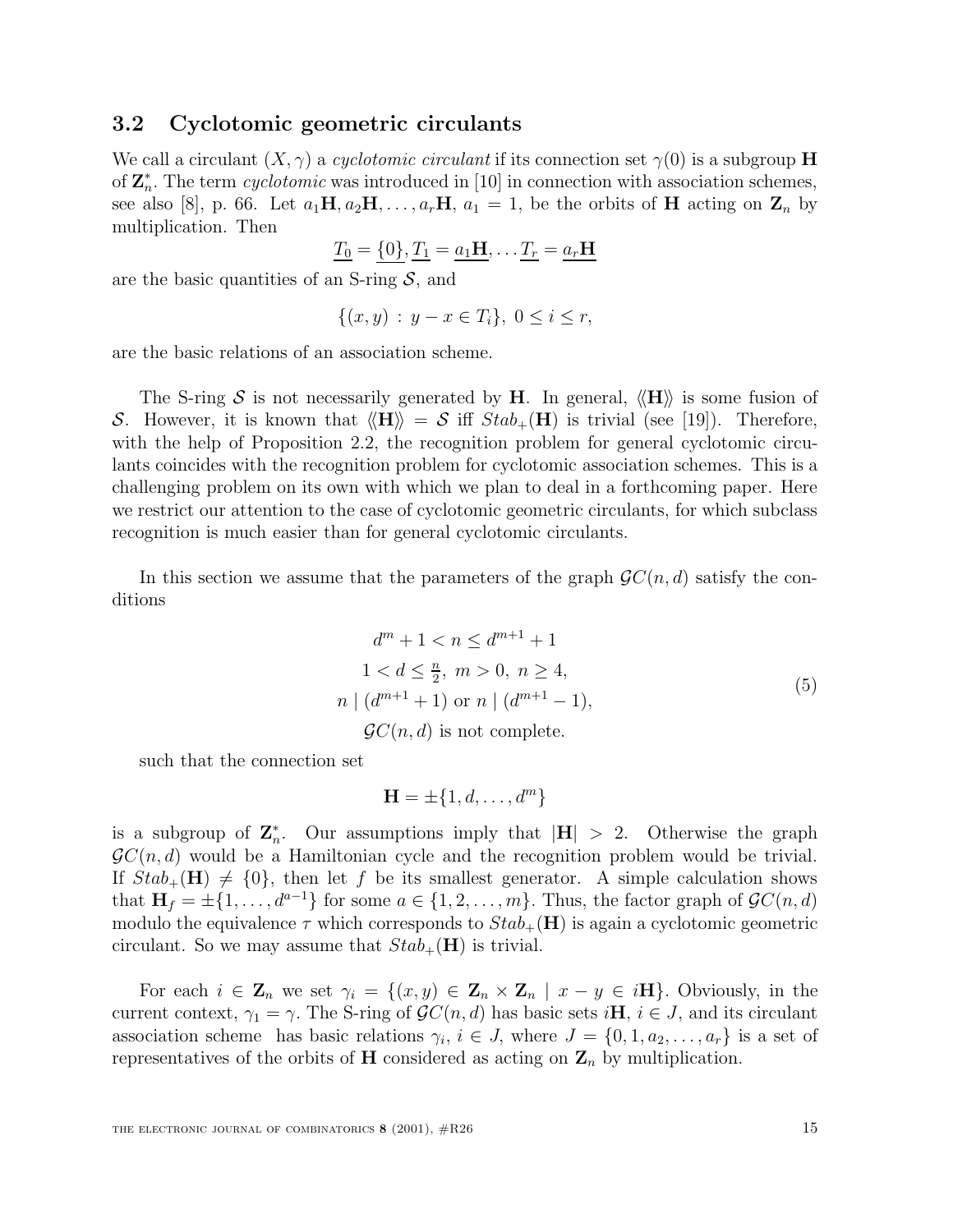**Remark:** It is easy to see that, if  $\varphi : \mathbf{Z}_n \longrightarrow \mathbf{Z}_n$  is a Cayley numbering for a cyclotomic circulant  $G = \mathcal{G}C(n, d)$ , then for  $b \in \mathbb{Z}_n$  and  $a \in \mathbb{H}$  also  $\varphi_{a,b}$  defined by  $\varphi_{a,b}(z) = a \cdot \varphi(z) + b$  is a Cayley numbering. For this reason, if  $(x, y) \in \gamma$  is arbitrary and if a Cayley numbering for the candidate graph  $G$  exists, then there is also one which assigns 0 to  $x$  and 1 to  $y$ . We shall make freely use of this property in this subsection. Note that each  $\varphi_{a,b}(z)$  is an automorphism of G, hence, a cyclotomic circulant is arc-transitive.

For the discussion of cyclotomic geometric circulants we need some auxiliary statements the proof of which is moved to the appendix.

**Lemma 3.1.** If  $(m, d, n)$  satisfies  $(5)$ , then

- (i)  $n > 1 + d + ... + d^m$  and
- (ii) if  $d = 2$ , then  $n = 2^{m+1} \pm 1$ .

**Lemma 3.2.** If  $(m, n) \neq (1, 2d + 2)$  and satisfies (5), then  $|2H| = |H|$ .

**Lemma 3.3.** If  $(m, d, n) \notin \{(1, d, 2d + 2), (2, 3, 14)\}$  and satisfies (5), then

- (i) the structure constant  $p_{\gamma_1,\gamma_1}^{\gamma_i}$  is odd if and only if  $\gamma_i = \gamma_2$ ;
- (ii)

$$
p_{\gamma_1,\gamma_1}^{\gamma_2} = \begin{cases} 1, & \text{if } d \ge 4; \\ 3, & \text{if } d = 2,3. \end{cases}
$$

(iii)

$$
2\mathbf{H} \cap (1 + \mathbf{H}) = \begin{cases} \{2\} & \text{if } d \ge 4; \\ \{2, \frac{2}{3}, -2\}, & \text{if } d = 3; \\ \{2, \frac{1}{2}, -1\}, & \text{if } d = 2 \end{cases}
$$

(where  $\frac{1}{3} = \pm 3^m$  and  $\frac{1}{2} = \pm 2^m$ , the signs  $\pm$  distinguishing the two cases n  $\vert (d^{m+1}-1) \vert$ <br>and n  $\vert (d^{m+1}+1) \vert$  respectively) and n  $\left( d^{m+1} + 1 \right)$ , respectively).

Note that If  $(m, d, n) = (1, 2, 2d + 2)$ , then we are in the case discussed at the end of the proof of Theorem 3.1 in which  $Stab_{+}(\gamma(0))$  is non-trivial.

The first part of Lemma 3.3 implies that  $\gamma_2$  is uniquely determined by  $\gamma_1$ . More precisely,  $\gamma_2 = \{(x, y) \mid (A(\gamma_1)A(\gamma_1))_{xy} \equiv 1 \pmod{2}\}.$ 

Consider at first the case when  $d \geq 4$ . In this case  $p_{\gamma_1}^{\gamma_2} = 1$ . Since  $\gamma_1$  and  $\gamma_2$  are of the same valency Lemma 3.2 implies that  $p_{\gamma_2}^{\gamma_1} = 1$ . Pick an arbitrary pair  $(x_0, x_1) \in \gamma_1$ and define the sequence  $x_k, 2 \leq n-1$ , recursively as follows: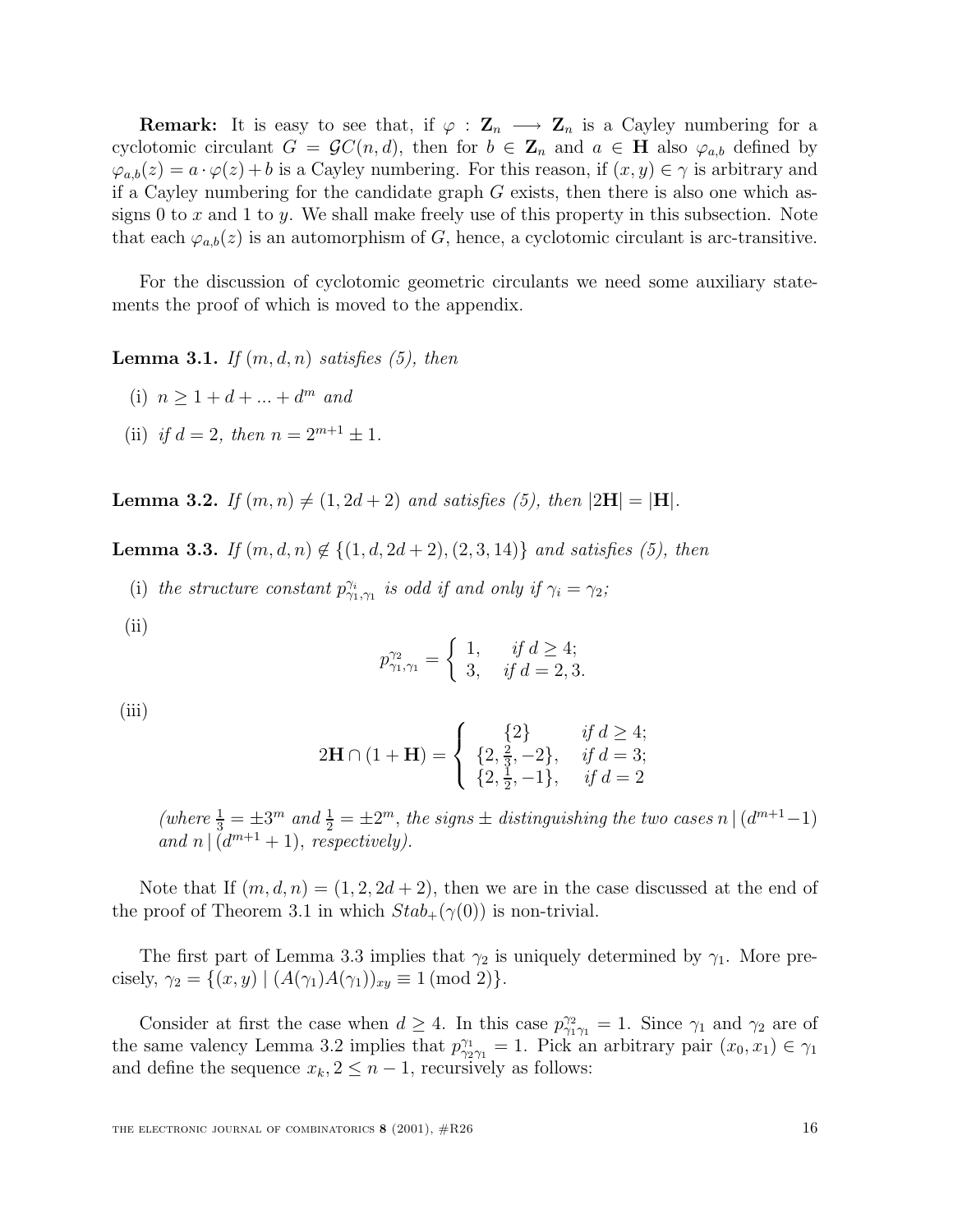$$
\{x_k\} = \gamma_2(x_{k-2}) \cap \gamma_1(x_{k-1}).
$$
\n(6)

This definition is correct, since  $|\gamma_2(x_{k-2}) \cap \gamma_1(x_{k-1})| = p_{\gamma_2\gamma_1}^{\gamma_1} = 1.$ 

**Proposition 3.4.** If  $(X, \gamma)$  is a cyclotomic geometric circulant with  $d \geq 4$  and  $x_0 =$  $0, x_1 = 1$ , then  $x_k = k$ ,  $2 \le k \le n - 1$ .

**Proof.** The proof is by induction on k. The statement holds by assumption for  $k = 0, 1$ . Hence let  $k \geq 2$ . Assume that  $x_{k-2} = k - 2$  and  $x_{k-1} = k - 1$ . Set  $a = x_k - x_{k-2}, b = x_k - x_{k-1}$ . By construction  $a \in 2\mathbf{H}, b \in \mathbf{H}$  and  $1 + b = a$ . Clearly that  $b = 1, a = 2$  is a solution of this equation. By Lemma 3.3 it is unique. Hence  $x_k = x_{k-2} + 2 = k$ , as desired.

Note that the proof just given shows that  $S = \gamma(0)$  fulfills the conditions (1)-(2) of Proposition 2.4.

Proposition 3.4 enables us to reconstruct a Cayley numbering of a cyclotomic gc-graph, provided  $d \geq 4$ . Recall that according to the remark above the pair  $(x_0, x_1) \in \gamma_1$  may be chosen arbitrarily. The remaining cases are more complicated. The problem is that the point  $x_k$  cannot be determined by (6), since  $\gamma_2(x_{k-2}) \cap \gamma_1(x_{k-1})$  contains three points. In this case  $x_k$  should be separated by using a configuration with more than three points. The method we propose is based on the following proposition. It does not work in the case of a few small *exceptional graphs* defined by triples  $(m, d, n)$  in the set

$$
\mathcal{K} = \{ (1,3,8), (1,3,10), (2,2,9), (2,3,13), (2,3,14),
$$
  

$$
(2,3,26), (2,3,28), (3,2,15) \}.
$$

**Proposition 3.5.** Assume  $d \in \{2,3\}$  and  $(m,d,n) \notin \mathcal{K}$ . Let  $(x,y) \in \gamma_1$  be arbitrary. Then  $z_1 = 2y - x$  is the unique point of X which satisfies the following conditions:

$$
z_1 \in \gamma_2(x) \cap \gamma_1(y);
$$
  
\n
$$
Min\{|\gamma_2(y) \cap \gamma_1(z_1) \cap \gamma_1(z_2)|, |\gamma_2(y) \cap \gamma_1(z_1) \cap \gamma_1(z_3)|\} >
$$
  
\n
$$
|\gamma_2(y) \cap \gamma_1(z_2) \cap \gamma_1(z_3)|
$$
\n(7)

where  $z_2$  and  $z_3$  are defined by  $\{z_2, z_3\} = \gamma_2(x) \cap \gamma_1(y) \setminus \{z_1\}.$ 

**Proof.** The proof is given in the appendix.

**Remarks.**

 $\Box$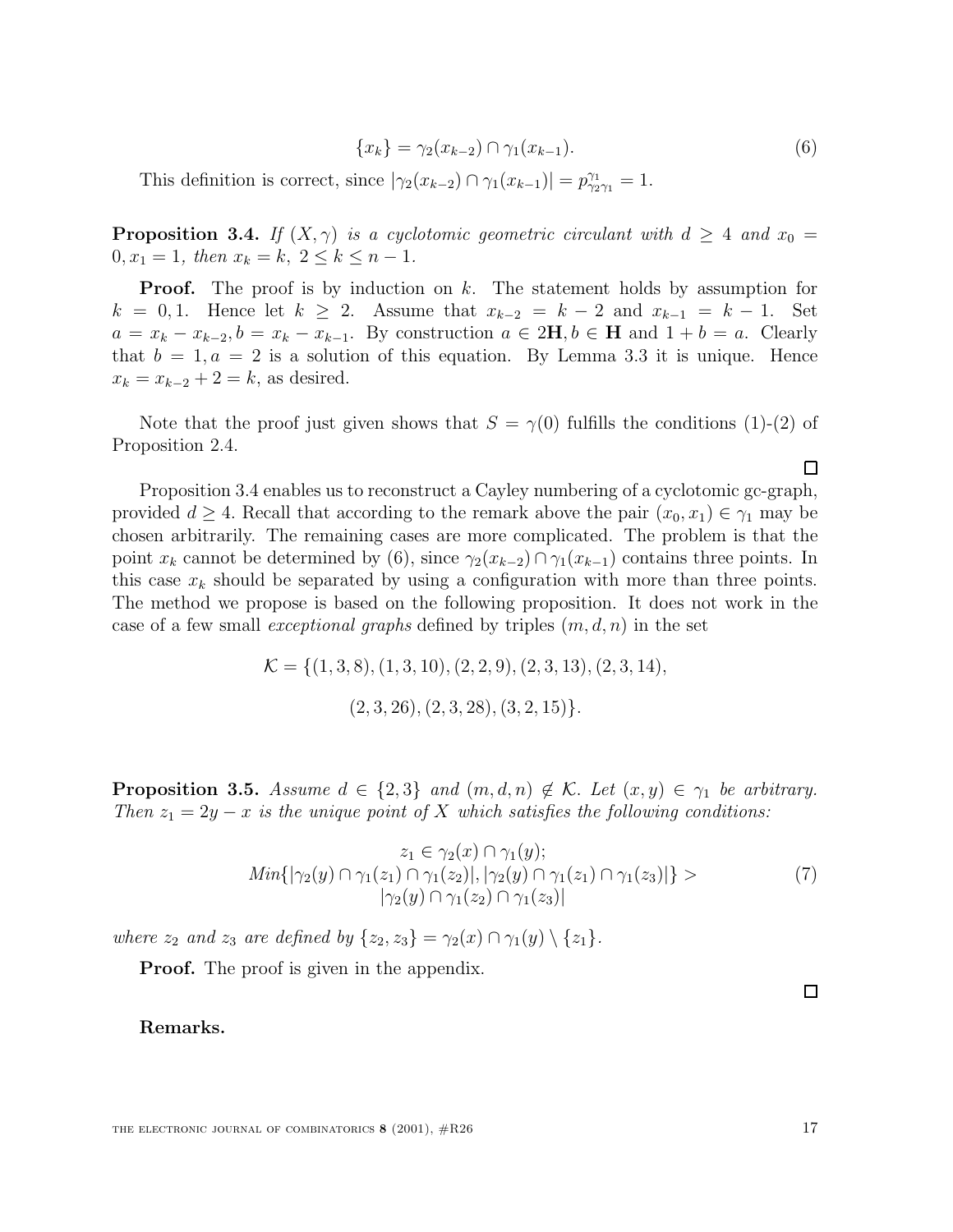- 1. If  $(m, d, n) = (1, 3, 8)$ , then  $G = K_{4,4}$ , the complete bipartite graph on two sets of four vertices each.
- 2. If  $(m, d, n) = (2, 3, 13)$ , then G is a Paley graph (see [9], p. 35).
- 3. If  $(m, d, n) = (2, 3, 26)$ , then G is a bipartite graph the coherent configuration of which contains an equivalence with 13 classes of size 2. The factor graph with respect to this equivalence is isomorphic to the Paley graph on 13 vertices just mentioned.
- 4. If  $(m, d, n) = (3, 2, 15)$ , then G is a tensor product of  $K_3$  and  $K_5$ .
- 5. The remaining exceptional graphs have a similar simple structure.

In analogy to the case  $d \geq 4$  we may construct a Cayley labeling for a cyclotomic gcgraph with  $d \in \{2,3\}$  proceeding in the following way. Pick an arbitrary pair  $(x_0, x_1) \in$  $\gamma = \gamma_1$  and define the sequence  $x_k$ ,  $2 \le k \le n-1$ , recursively as follows:

 $x_k$  is the unique vertex  $z_1$  which satisfies (7) in Proposition 3.5 with  $x = x_{k-2}$  and  $y = x_{k-1}$ .

The following proposition completes our discussion of cyclotomic gc-graphs.

**Proposition 3.6.** Let  $(X, \gamma)$  be a cyclotomic gc-graph satisfying the assumption of Proposition 3.5. If  $x_0 = 0$ ,  $x_1 = 1$ , then  $x_k = k$ ,  $2 \le k \le n - 1$ .

## **4 The algorithm**

Since there are only a finite number of exceptional graphs, given an arbitrary input graph  $G$ , we can decide in a preprocessing phase whether  $G$  is exceptional or not, and if yes, determine a Cayley numbering for G. This preprocessing needs constant time and does not influence the theoretical complexity of our recognition method. Therefore we formulate the following recognition algorithm for processing non-exceptional graphs only.

#### **Algorithm 2**

INPUT: A connected undirected regular non-exceptional graph  $G = (X, \gamma)$  of degree δ, 2 ≤ δ < |X| − 1;

STEP 1:

1.1 Compute the coherent configuration  $(X; \Gamma) = \langle \langle \gamma \rangle \rangle;$ 

- 1.2 If  $(X; \Gamma)$  is not a symmetric association scheme, then goto 6.2;
- 1.3 Otherwise let  $\gamma_0 = \varepsilon_X, \gamma_1, \ldots, \gamma_s$  be the basic relations of  $(X; \Gamma)$ with  $\gamma_i \subseteq \gamma$  for  $1 \leq i \leq t$  and  $\gamma_i \cap \gamma = \emptyset$  for  $t + 1 \leq i \leq s$ ;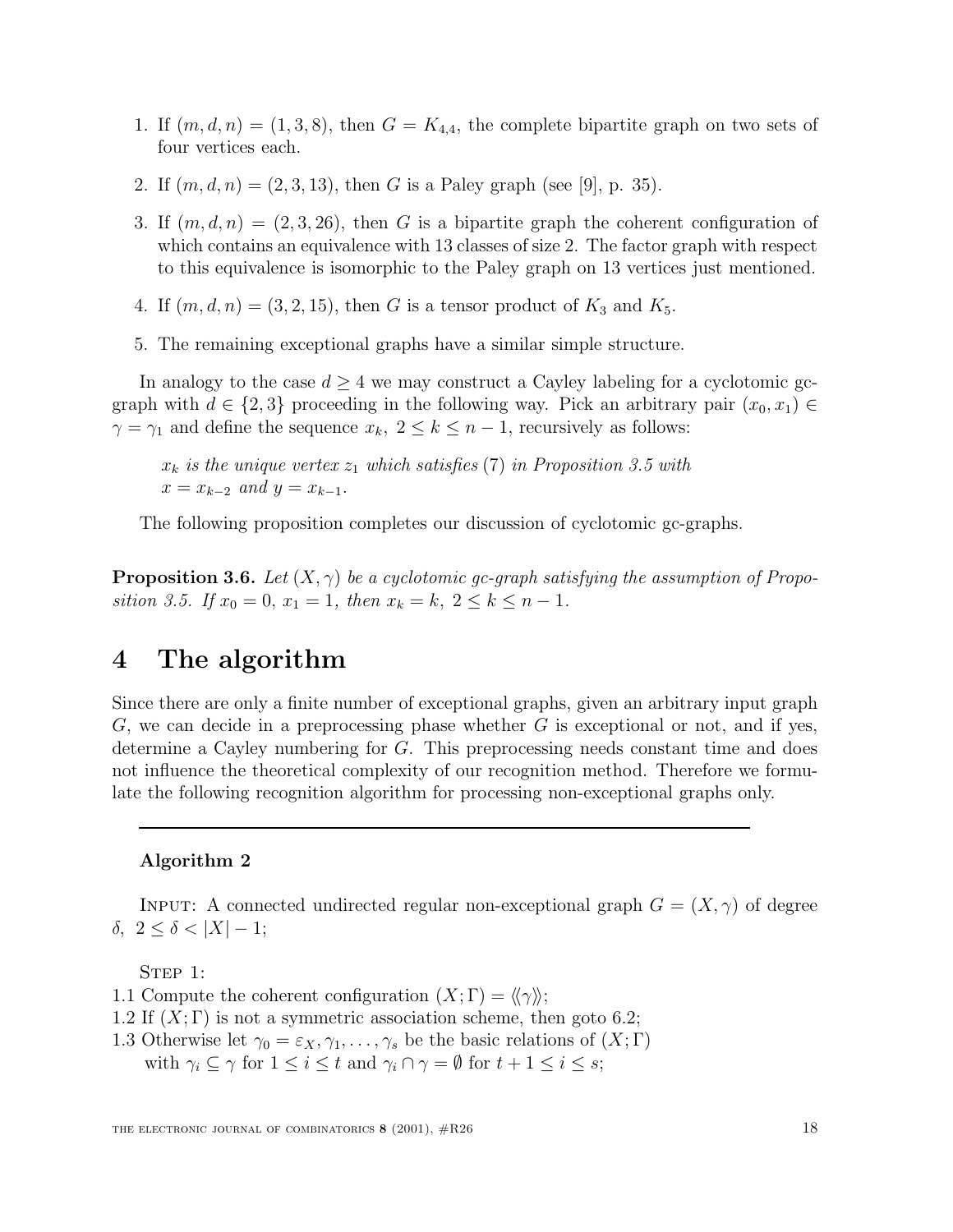Put  $i = 1$ ;

STEP 2:

2.1 If  $i < s$  compute the connected components  $C_0, C_1, \ldots, C_{f-1}$  of the basic graph  $G_i = (X, \gamma_i)$  else goto 4.1;

2.2 If  $G_i$  is connected, then

If  $G_i$  has degree 2, then do: Choose arbitrarily  $x_0$  and one of the two possible orientations of the undirected cycle  $G_i$ , determine its sequence of vertices  $(x_0, x_1, \ldots, x_{n-1})$  and consider this as cyclic permutation g; If g is a full cycle for G, then define  $\varphi(x_i) = j, 0 \leq j \leq n-1$ , and goto 6.1 else goto 6.2; Otherwise, put  $i = i + 1$  and goto 2.1;

2.3 If  $G_i$  is not connected, then

for  $0 \leq k \leq f-1$  do:

Choose  $x \in C_k$  and compute  $\gamma(x)$ ; Put  $\hat{\gamma}_k = \emptyset$ ; For  $0 \leq j \leq f-1$  do If  $\gamma(x) \cap C_i \neq \emptyset$  and  $C_i \not\subset \gamma(x)$  then put  $i = i + 1$  and goto 2.1; If  $C_i \subseteq \gamma(x)$ , then put  $\hat{\gamma}_k = \hat{\gamma}_k \cup \{j\};$ 

STEP 3:

3.1 Define

$$
\hat{X} = \{0, ..., f - 1\}; \ \hat{\gamma} = \bigcup_{k=0}^{f-1} \{k\} \times \gamma_k;
$$

- 3.2 If  $|\hat{\gamma}(0)| > 2$ , then goto 6.2;
- 3.3 Let  $(\hat{X}, \hat{\gamma})$  be the undirected cycle  $(i_0, i_1, \ldots, i_{f-1})$  and define  $\hat{\varphi}(i_s) = s, 0 \leq s \leq f - 1;$
- 3.4 For  $0 \leq k \leq f-1$  renumber all vertices of  $C_k$ arbitrarily using the numbers in  $\hat{\varphi}(k) + \langle f \rangle;$
- 3.5 For  $x \in X$  denote its new number by  $\varphi(x)$  and goto 6.1;

STEP 4:

4.1 Compute  $\psi = \{(x, y) | (A(\gamma)^2)_{x,y} = 1\};$ If  $\psi$  is not regular of positive degree, then goto 5.1;

4.2 Choose  $(x, y) \in X$  and do: Set  $x_0 := x, x_1 := y$ . For  $0 \leq i < n-2$  do: If  $|\psi(x_i) \cap \gamma(x_{i+1})| \neq 1$ , then goto 5.1; If  $|\psi(x_i) \cap \gamma(x_{i+1})| = 1$ , then define  $x_{i+2}$  as the unique point in  $\psi(x_i) \cap \gamma(x_{i+1})$ 4.3 If  $g = (x_0, x_1, \ldots, x_{n-1})$  is a full cycle of  $(X, \gamma)$ , then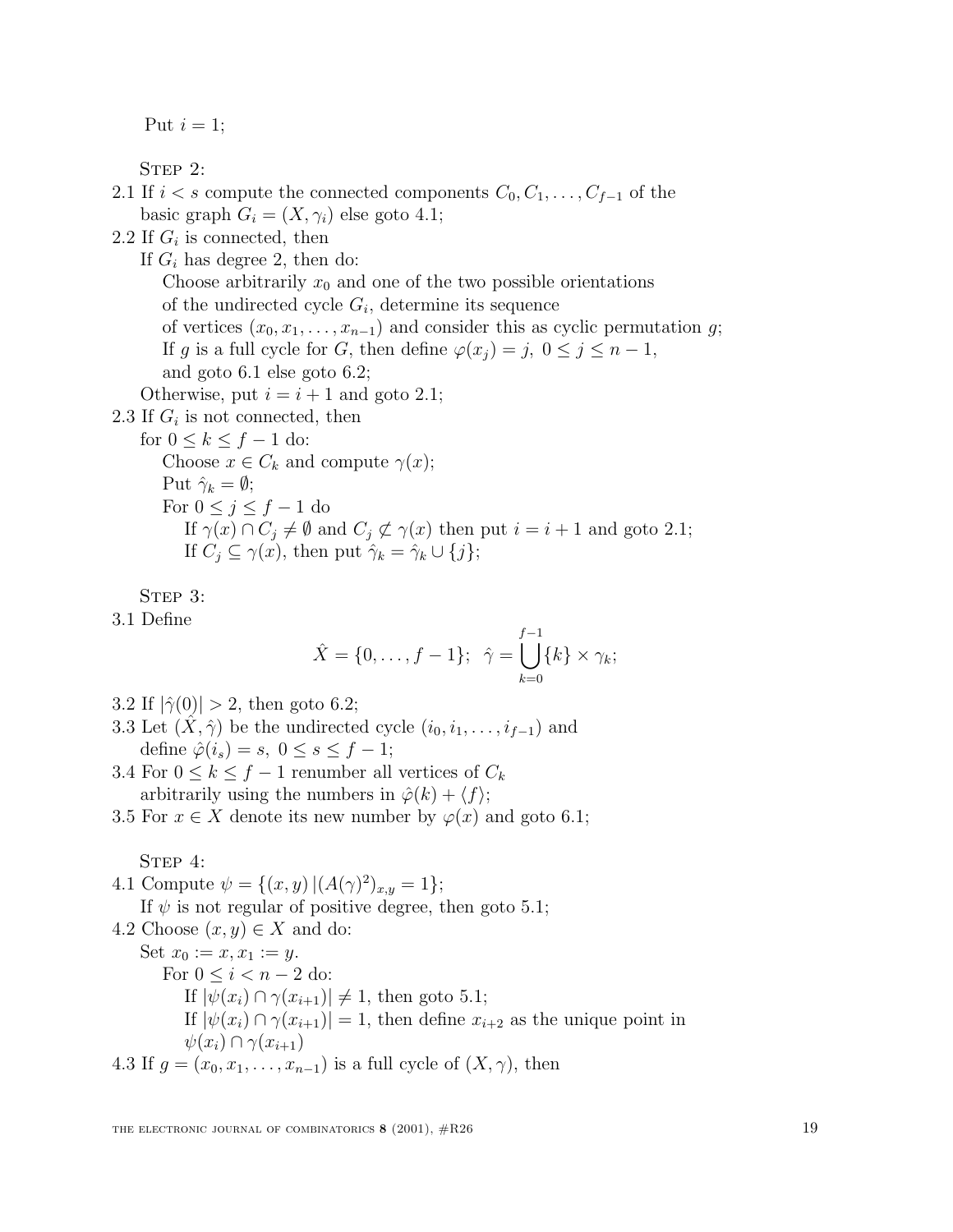define  $\varphi(x_i) = i, 0 \leq i \leq n-1$ , and goto 6.1;

STEP 5:

5.1 Compute  $\psi = \{(x, y) | (A(\gamma)^2)_{x,y} = 3\};$ If  $\psi$  is not regular of positive degree, then goto 6.2; 5.2 Choose  $(x, y) \in X$  and do: Set  $x_0 := x, x_1 := y$ . For  $0 \leq i < n-2$  do: If  $|\psi(x_i) \cap \gamma(x_{i+1})| \neq 3$ , then goto 6.2; If  $|\psi(x_i) \cap \gamma(x_{i+1})| = 3$ , then do if there is a unique vertex in  $\psi(x_i) \cap \gamma(x_{i+1})$ which satisfies condition (7) in Proposition 3.5, then denote this vertex by  $x_{i+2}$  else goto 6.2; 5.3 If  $g = (x_0, x_1, \ldots, x_{n-1})$  is a full cycle of  $(X, \gamma)$ , then define  $\varphi(x_i) = i, 0 \leq i \leq n-1$ , and goto 6.1 else goto 6.2; STEP 6:

6.1 STOP with answer YES and output the Cayley numbering  $\varphi$ ;

6.2 STOP with answer NO;

# **5 Concluding Remarks**

The most time consuming step of Algorithm 2 is Step 1, thus, this algorithm has time complexity  $O(n^3 \ln n)$ . If in Step 2 a connected basic graph  $G_i$  of degree 2 is found, then we are in Case (i) of Theorem 3.1,  $G_i$  is an undirected cycle which possibly determines a full cycle  $\text{Aut}(G)$ . If in Step 2 an equivalence relation is found such that each  $\gamma(x)$  is a union of equivalence classes, then we are in Case (ii) of Theorem 3.1. From the proof of this theorem it follows that the reduction step leads to a quotient graph which is a cycle. Therefore, in Step 3, Algorithm 2 checks whether a cycle has been found, and if yes, then it constructs the corresponding Cayley numbering. If this case does not happen, then the algorithm continues with Step 4, which is basically Algorithm 1, with the difference that here, because of the arc transitivity of cyclotomic gc-graphs, we need only consider a single choice for  $(x_0, x_1)$ . If this step does not lead to a Cayley numbering, then Step 5 is entered in which the case of Proposition 3.5 is checked. This step is analogous to Step 4, only the search for the next vertex in the sequence is more involved. Finally, if Step 5 does not end with the determination of a Cayley numbering, then Algorithm 2 stops with answer NO. A stop with answer NO is also reached, when  $(X, \Gamma)$  is not a symmetric association scheme or when the reduction in Step 3 leads not to a cycle, a situation which cannot happen for a gc-graph. In all other cases, Algorithm 2 yields a Cayley numbering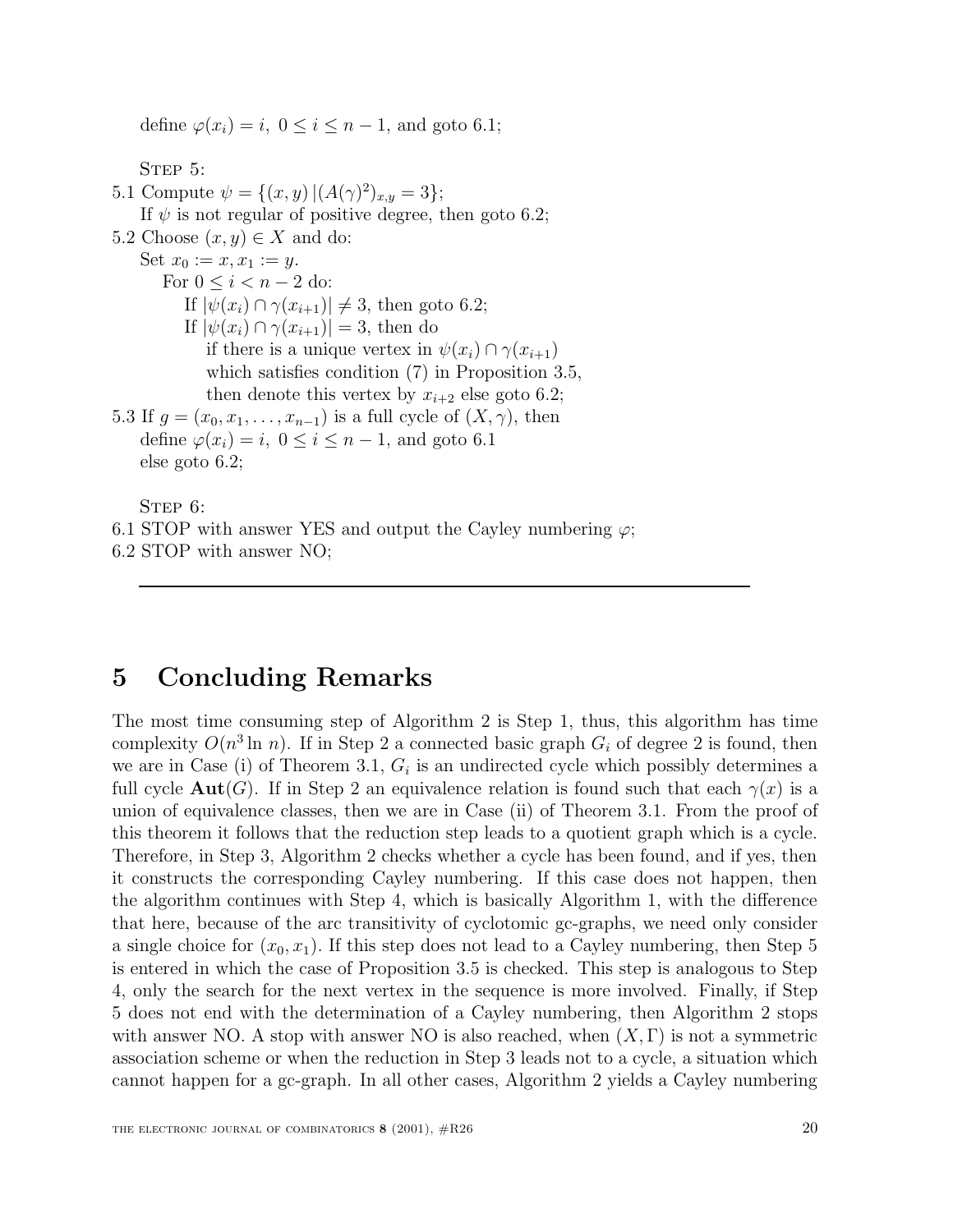for the input graph G. Summarizing we can now state the main result of our paper in the following theorem.

**Theorem.** Geometric circulants can be recognized in time  $O(n^3 \ln n)$  using the above Algorithm 2.

Algorithm 2 solves not only the recognition problem for gc-graphs but also for all graphs generating an association scheme having a connected basic graph  $(X, \gamma_i)$  of degree  $\leq$  2 and for graphs having a factor graph which is a cycle. The algorithm could easily be extended to recognize all circulants having a coset graph which is a gc-graph.

While the cases (i) and (ii) of Theorem 3.1 can be handled in a straightforward manner, the treatment of case (iii), where the connection set is a subgroup of  $\mathbb{Z}_n^*$ , needs additional knowledge of the structure of the association scheme, respectively, the S-ring generated by cyclotomic circulants. Every recognition algorithm for a class of circulants containing cyclotomic circulants will need such knowledge, too. For this reason it seems reasonable to look more closely to the structure of general cyclotomic circulants and try to find a polynomial time recognition algorithm for them. In our eyes, this is a challenging task which we plan to undertake in a forthcoming publication.

## **6 Appendix**

#### **6.1 Coherent configurations**

We now summarize briefly the properties of coherent configurations and Schur rings which we have used in the main body of this paper. Most of them have been developed basically in earlier papers of the first author and have already been used in [21]. We use the same notation as in this latter publication.

Let X be a finite set. We use small Greek letters for binary relations on X and capital Greek letters for sets of such relations. A set  $\Gamma$  of binary relations on X is called a coherent configuration [16] if it satisfies the following axioms:

- (CC1) There exists a subset  $\Pi \subset \Gamma$  such that the identical relation  $\varepsilon_X = \{(x, x) \mid x \in \Gamma\}$ X } is a union of  $\pi \in \Pi$ ,  $\varepsilon_X = \bigcup_{\pi \in \Pi} \pi$ .
- (CC2) The relations from  $\Gamma$  form a partition of  $X^2$ ;
- (CC3)  $\forall \gamma \in \Gamma, \gamma^t = \{(x, y) \mid (y, x) \in \gamma\} \in \Gamma;$
- (CC4) For each triple  $\alpha, \beta, \gamma \in \Gamma$  and a pair  $(x, y) \in \gamma$  the number

$$
p_{\alpha,\beta}^{\gamma} = |\{z \in X \mid (x,z) \in \alpha, (z,y) \in \beta\}|
$$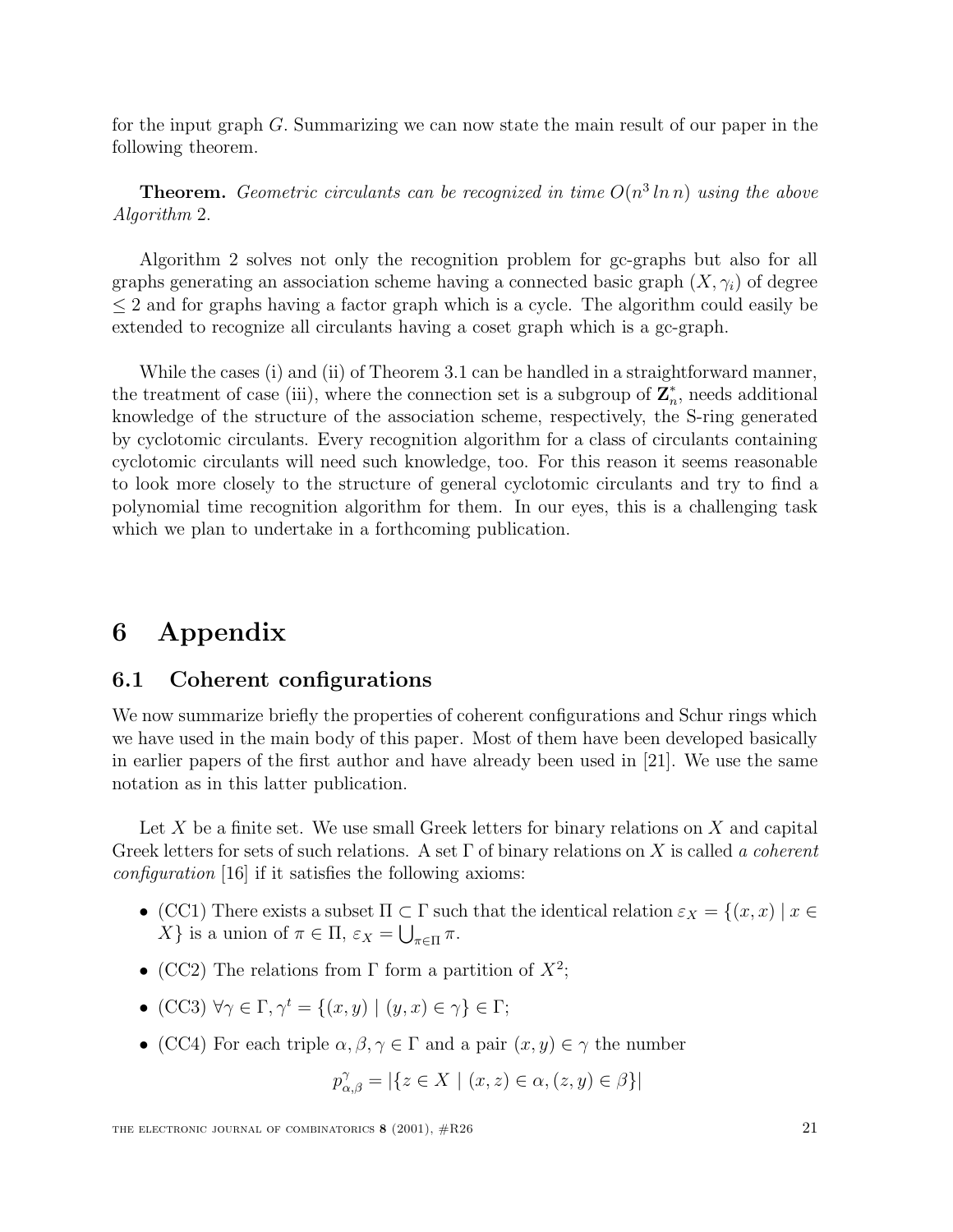does not depend on the choice of the pair  $(x, y) \in \gamma$ .

The elements of  $\Gamma$  are called *basic relations*, their graphs *basic graphs*, and the numbers  $p_{\alpha,\beta}^{\gamma}$  are called the *structure constants* of the coherent configuration  $(X;\Gamma)$ .

For any relation  $\gamma \in \Gamma$  and a point  $x \in X$  we set

$$
\gamma(x) = \{ y \in X \mid (x, y) \in \gamma \}.
$$

For  $\Pi \subset \Gamma$ , let  $\Pi(x) = \bigcup_{\pi \in \Pi} \pi(x)$ .

A coherent configuration  $(X; \Gamma)$  is called *homogeneous* if

• (CC5)  $\forall_{\gamma \in \Gamma} \forall_{x,y \in X} (|\gamma(x)| = |\gamma(y)|).$ 

An adjacency matrix  $A(\gamma), \gamma \in \Gamma$ , is an  $X \times X$  matrix whose  $(x, y)$ -entry is 1 if  $(x, y) \in \gamma$  and 0 otherwise. The complex vector subspace of  $M_X(\mathbf{C})$  spanned by the adjacency matrices  $A(\gamma), \gamma \in \Gamma$ , is a complex matrix algebra of dimension  $|\Gamma|$  which is known as the Bose-Mesner algebra of  $(X; \Gamma)$ .

The automorphism group  $\text{Aut}(X;\Gamma)$  of a coherent configuration is a subgroup of the symmetric group  $S(X)$  defined as follows

$$
\mathbf{Aut}(X;\Gamma) = \{ g \in S(X) \, | \, \forall_{\gamma \in \Gamma} (\gamma^g = \gamma) \, \}.
$$

We set Rel(Γ) =  $\{\bigcup_{\gamma \in \Pi} \gamma \mid \Pi \subset \Gamma\}$ . In other words, Rel(Γ) is the set of all binary<br>tions that may be obtained as unions of these belonging to  $\Gamma$ relations that may be obtained as unions of those belonging to Γ.

If  $\Phi$  is any set of binary relations defined on X, then by  $\langle \Phi \rangle$  we denote the minimal coherent configuration  $(X; \Gamma)$  satisfying the property:  $\Phi \in Rel(\Gamma)$ . We say that this configuration is *generated* by  $\Phi$ . It is uniquely determined by  $\Phi$  and may be found by an appropriate version of the *Weisfeiler-Leman* method in time  $O(|X|^3 \log(|X|))$  (see [3]). A version of this algorithm with much higher worst case time-complexity, but which is nevertheless very efficient in the range up to  $n = 1000$ , is presented in [4].

An equivalence relation  $\tau \subset X \times X$  is said to be an equivalence of  $(X; \Gamma)$  if  $\tau \in Rel(\Gamma)$ . It is called non-trivial if the number of equivalence classes is strictly greater than 1 and less than |X|. A homogeneous coherent configuration  $(X; \Gamma)$  is called *imprimitive* if Rel(Γ) contains a non-trivial equivalence relation. If  $Rel(\Gamma)$  does not contain such a relation, then  $(X; \Gamma)$  is said to be *primitive*.

The equivalence classes of an equivalence relation  $\tau$  coincide with the connected components of the graph  $(X; \tau)$ . If  $(X; \Gamma)$  is homogeneous, then each equivalence class of  $\tau$  has the same number of elements (see for example [24], page 48). Denote this number by  $\nu(\tau)$ .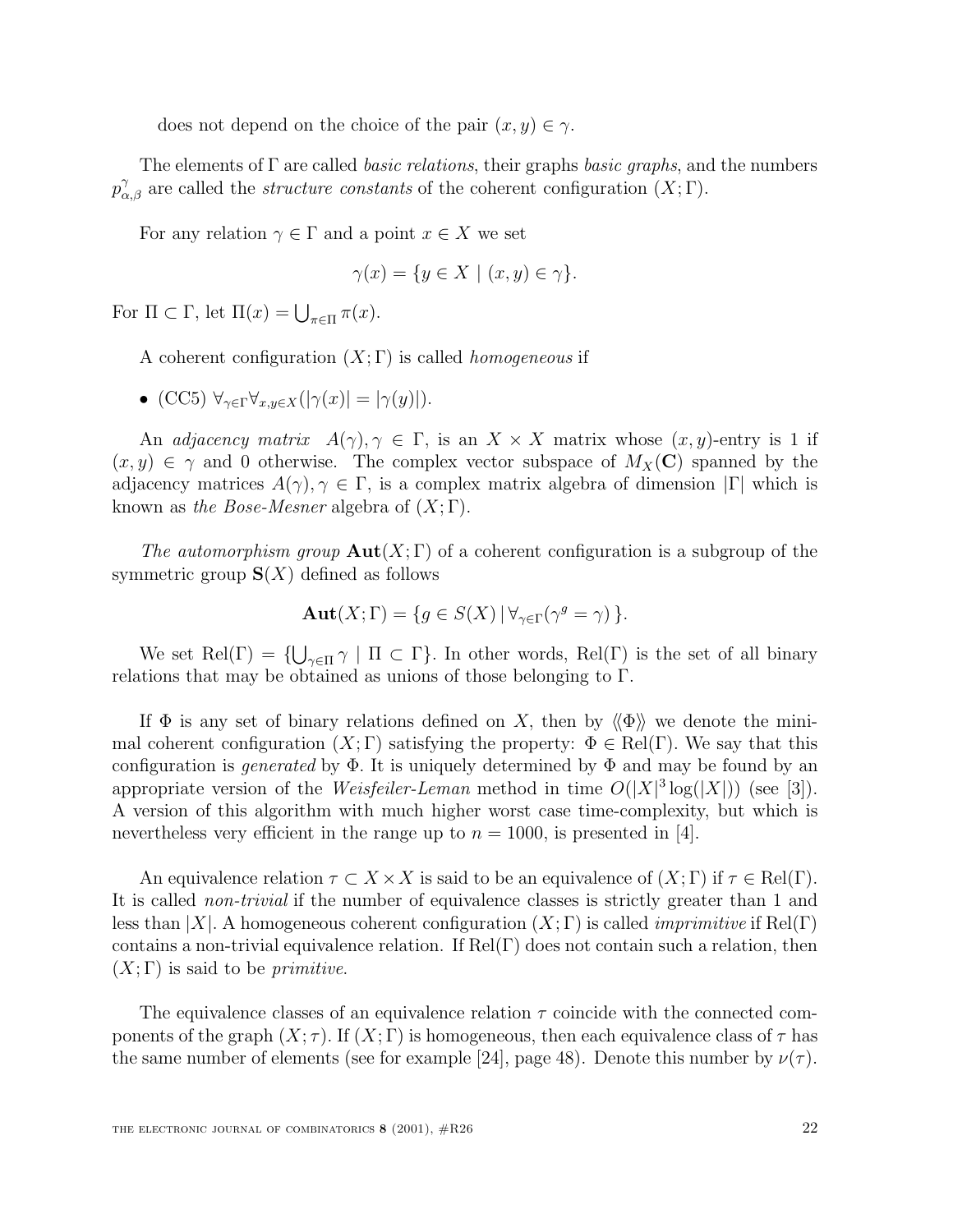Every basic relation  $\gamma$  of a homogeneous coherent configuration  $(X;\Gamma)$  generates an equivalence relation  $\tau(\gamma) \in Rel(\Gamma)$ . Let  $V_1, \ldots, V_{p(\gamma)}$  be the components of  $(X, \gamma)$  and put

$$
\Pi(\gamma) = \{ \gamma' : \gamma' \cap (V_i \times V_i) \neq \emptyset \}
$$

for some  $i \in \{1, \ldots, p(\gamma)\}\)$ . Then  $\Pi(\gamma)$  is independent of i and

$$
\tau(\gamma) = \bigcup_{\gamma' \in \Pi(\gamma)} \gamma'.
$$

The connected components of  $(X, \gamma)$  can be found in time  $O(|X| + |\gamma|)$ . This implies the validity of the following lemma, which we present here for easy reference in later sections.

**Lemma 6.1.** For a homogeneous coherent configuration  $(X;\Gamma)$  a list of all equivalence relations generated by basic relations can be computed in time  $O(n^2)$ .

We say that a coherent configuration  $(X; \Gamma)$  is *circulant* if its automorphism group contains a *full cycle*, *i.e.*, a permutation of the form  $g = (x_1, ..., x_n)$ , where  $n = |X|$ . The cyclic group  $\langle g \rangle$  generated by g acts transitively on X. Therefore, if  $(X; \Gamma)$  is circulant then  $\text{Aut}(X; \Gamma)$  is a transitive permutation group and  $(X; \Gamma)$  is homogeneous.

For any graph  $G = (X, \gamma)$  the coherent configuration generated by  $\Phi = {\gamma}$  is called the *coherent configuration of* G and denoted by  $\langle \gamma \rangle$ . Note that a graph  $G = (X, \gamma)$  is a circulant graph iff its coherent configuration  $\langle \langle \gamma \rangle \rangle$  is circulant. In particular, each basic graph of  $\langle \langle \gamma \rangle$  is a circulant graph. For this reason, we have to prepare ourselves to deal conveniently with circulant coherent configurations.

#### **6.2 Properties of circulant coherent configurations.**

Let  $(X; \Gamma)$  be a circulant coherent configuration and  $g \in \text{Aut}(X; \Gamma)$  be a full cycle. Fix an arbitrary point  $x \in X$  and consider the mapping

$$
log_{g,x}: \Gamma \to 2^{\mathbf{Z}_n}
$$

defined as follows:

$$
log_{g,x}(\gamma) = \{k \in \mathbf{Z}_n \mid (x, x^{g^k}) \in \gamma\}.
$$

It is easy to see ([21]) that  $log_{q,x}$  does not depend on the choice of the point  $x \in X$ . Thus we shall write  $log_g(\gamma)$  instead of  $log_{g,x}(\gamma)$ . Obviously,  $log_g(\varepsilon_X) = \{0\}.$ 

It should be mentioned that in general  $log_g(\gamma)$  depends on the choice of the full cycle  $g \in \text{Aut}(X; \Gamma).$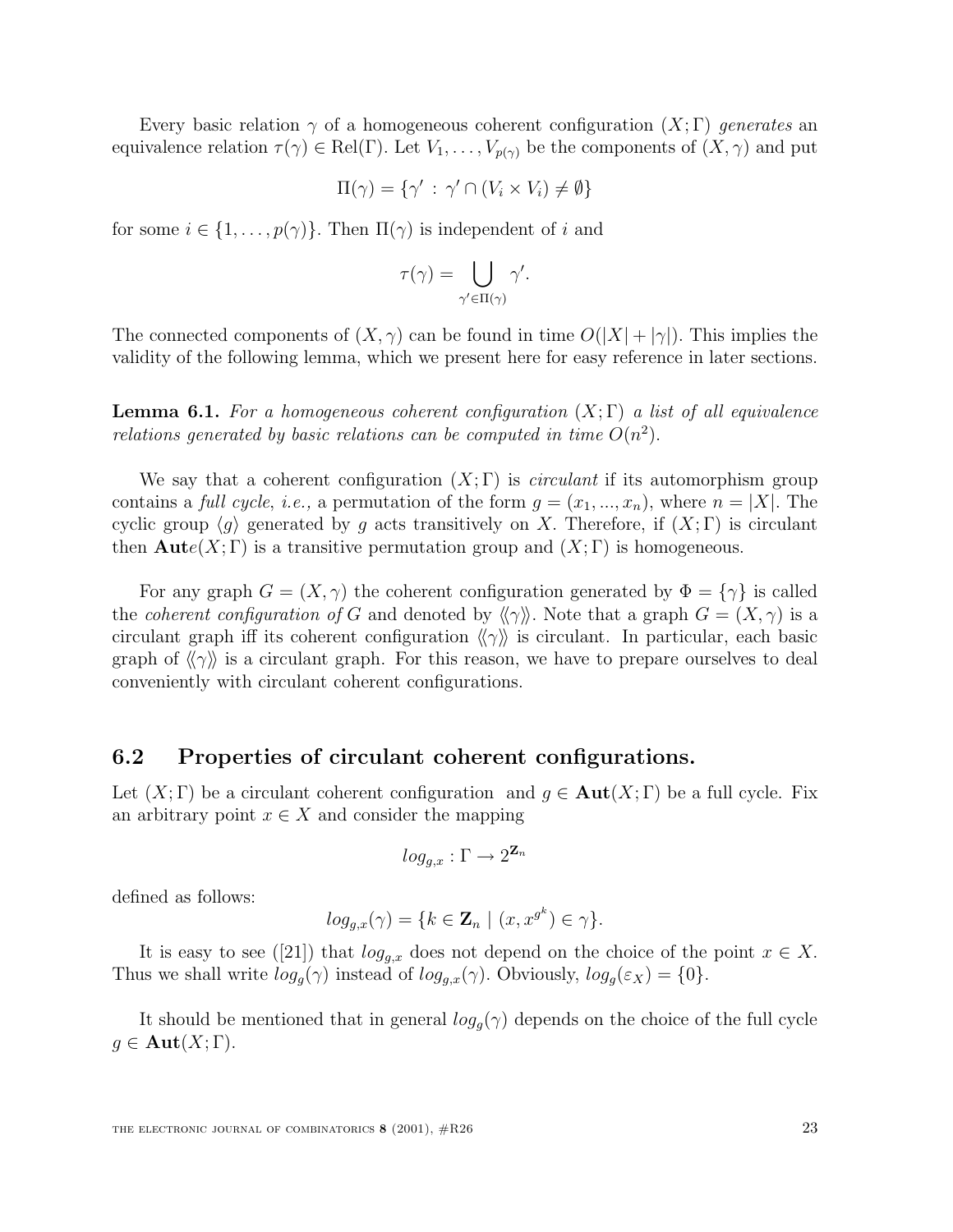Given a subset  $T \subset \mathbb{Z}_n$ , we define a binary relation  $exp_q(T)$  as follows:

$$
exp_g(T) = \{ (z, z^{g^k}) \mid k \in T, z \in X \}.
$$

The following proposition is easy to check (see [21]).

**Proposition 6.2.** (i)  $exp_a(log_a(\gamma)) = \gamma$ ,  $log_a(exp_a(T)) = T$ ;

- (ii) Let  $\gamma \neq \sigma \in \Gamma$  be two arbitrary relations. Then  $log_g(\gamma) \cap log_g(\sigma) = \emptyset;$
- (iii) For arbitrary  $\gamma \in \Gamma$  we have  $log_g(\gamma^t) = -log_g(\gamma)$ ;
- (iv) If  $A(\gamma), \gamma \in \Gamma$ , is the adjacency matrix of  $\gamma \in \Gamma$  and  $P_q$  is the permutation matrix of g, then  $A(\gamma) = \sum_{k \in \log_g(\gamma)} P_g^k$ ;
- (v)  $\bigcup_{\gamma \in \Gamma} log_g(\gamma) = \mathbf{Z}_n;$
- (vi)  $\gamma \in Rel(\Gamma)$  is an equivalence relation if and only if  $log_g(\gamma)$  is a subgroup of  $\mathbb{Z}_n$ . The classes of an equivalence  $\gamma$  are the connected components of  $(X, \gamma)$ . They correspond bijectively to the cosets of  $log_g(\gamma)$  in  $\mathbf{Z}_n$ .

The mapping  $log<sub>q</sub>$  assigns to a circulant coherent configuration a certain partition of  $\mathbf{Z}_n$ . To characterize all partitions obtainable in this way from coherent configurations we need the notion of a Schur ring.

### **6.3 Schur rings.**

Let **H** be a finite group written multiplicatively and with identity e. Let **ZH** be the group algebra over the ring **Z** of integers. Given any subset  $T \subset \mathbf{H}$ , we denote by  $\overline{T}$  the following element of **ZH**:  $\underline{T} = \sum_{t \in T} t$ . According to [25] we call such elements *simple quantities*.

**Definition.**[25] A **Z**-subalgebra  $S \subset ZH$  is called *Schur ring* (briefly *S-ring*) over **H** if it satisfies the following conditions:

- (S1) There exists a basis of S consisting of simple quantities  $\underline{T}_0, \underline{T}_1, ..., \underline{T}_r$ ;
- (S2)  $T_0 = \{e\}$  and  $\bigcup_{i=0}^{r} T_i = H;$
- (S3)  $T_i \cap T_j = \emptyset$  if  $i \neq j$ ;
- (S4) For each  $i \in \{0, 1, ..., r\}$  there exists  $i' \in \{0, 1, ..., r\}$  such that  $T_{i'} = \{t^{-1} | t \in T_i\}$ .

The basis  $T_0, ..., T_r$  is called the *standard basis* and the simple quantities  $T_i$  (resp. the  $T_i$ ) are called basis quantities (resp. basis aste) of  $S$ . The potation  $S = T$ sets  $T_i$ ) are called *basic quantities* (resp. *basic sets*) of S. The notation  $S = \langle \underline{T}_0, ..., \underline{T}_r \rangle$ means that  $\underline{T}_0, ..., \underline{T}_r$  is the standard basis of S.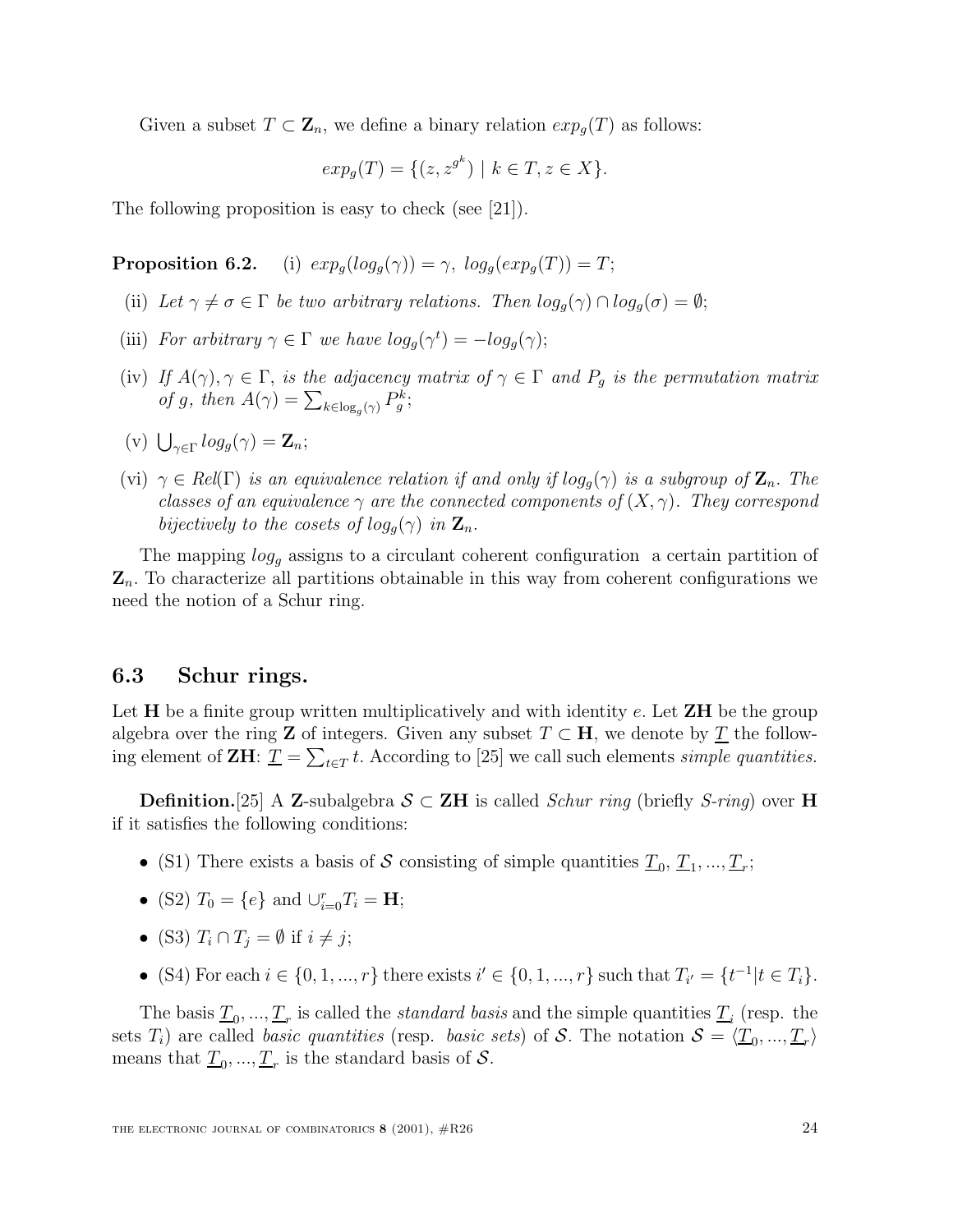Assume now that an S-ring S over **H** is given. A subset (or subgroup) B of **H** is called S-subset (S-subgroup) if  $B \in \mathcal{S}$ . It is clear that the set of S-subsets is closed under all set-theoretical operations.

For any subset C of the group **H** let  $\langle\langle C \rangle\rangle$  denote the S-ring *generated* by C, i. e. the smallest S-ring containing  $C$ . An S-ring  $S'$  over the group **H** is an S-subring of S defined over the same group **H** if  $S' \subset S$ .

For a circulant graph  $G = (X, \gamma)$  the S-ring  $\langle \langle \gamma(0) \rangle \rangle$  which is generated by the connection set of G is called the *S-ring generated by G*, or shortly, the *S-ring of G*.

For convenient reference we list here some fundamental properties of S-rings which are proved elsewhere in the literature. Since in the next sections we have to deal with S-rings over  $\mathbf{Z}_n$  exclusively, we formulate these properties under the assumption that  $\mathbf{H} = \mathbf{Z}_n$ .

(S5) For any  $B \subseteq \mathbb{Z}_n$  let

$$
Stab_{+}(B) = \{ h \in \mathbf{Z}_n : h + B = B \}
$$

(the stabilizer of B). If B is an S-subset, then  $Stab_{+}(B)$  is an S-subgroup.

- (S6) For any  $B \subseteq \mathbb{Z}_n$  let  $\langle B \rangle$  denote the subgroup of  $\mathbb{Z}_n$  generated by B. If B is an S-subset, then  $\langle B \rangle$  is an S-subgroup.
- (S7) For any S-subset B and any  $a \in \mathbb{Z}_n^*$  also  $aB = \{ab : b \in B\}$  is an S-subset.
- (S8) If two subsets K and L of  $\mathbb{Z}_n$  are S-sets then their intersection  $K \cap L$  and their differences  $K \setminus L$  and  $L \setminus K$  are S-sets, too.

Proofs of (S5) - (S8) can be found in [25] (Proposition 23.5, Proposition 23.6, Proposition 23.9).

The connection between Schur rings and cyclic coherent configurations is given by the following statement.

**Lemma 6.3.** Let g be an arbitrary cyclic permutation of X. Then the map  $\Gamma \mapsto log_q(\Gamma)$  is a bijection between g-invariant coherent configurations and Schur rings over  $\mathbf{Z}_n$ . Moreover, the map  $A(\gamma) \mapsto \log_q(\gamma)$  defines an isomorphism between the Bose-Mesner algebra of  $(X; \Gamma)$  and the Schur ring  $\langle log_g(\gamma) \rangle_{\gamma \in \Gamma}$ .

**Proof.** See [21]

As a first consequence of this claim we obtain the following property of circulant coherent configurations.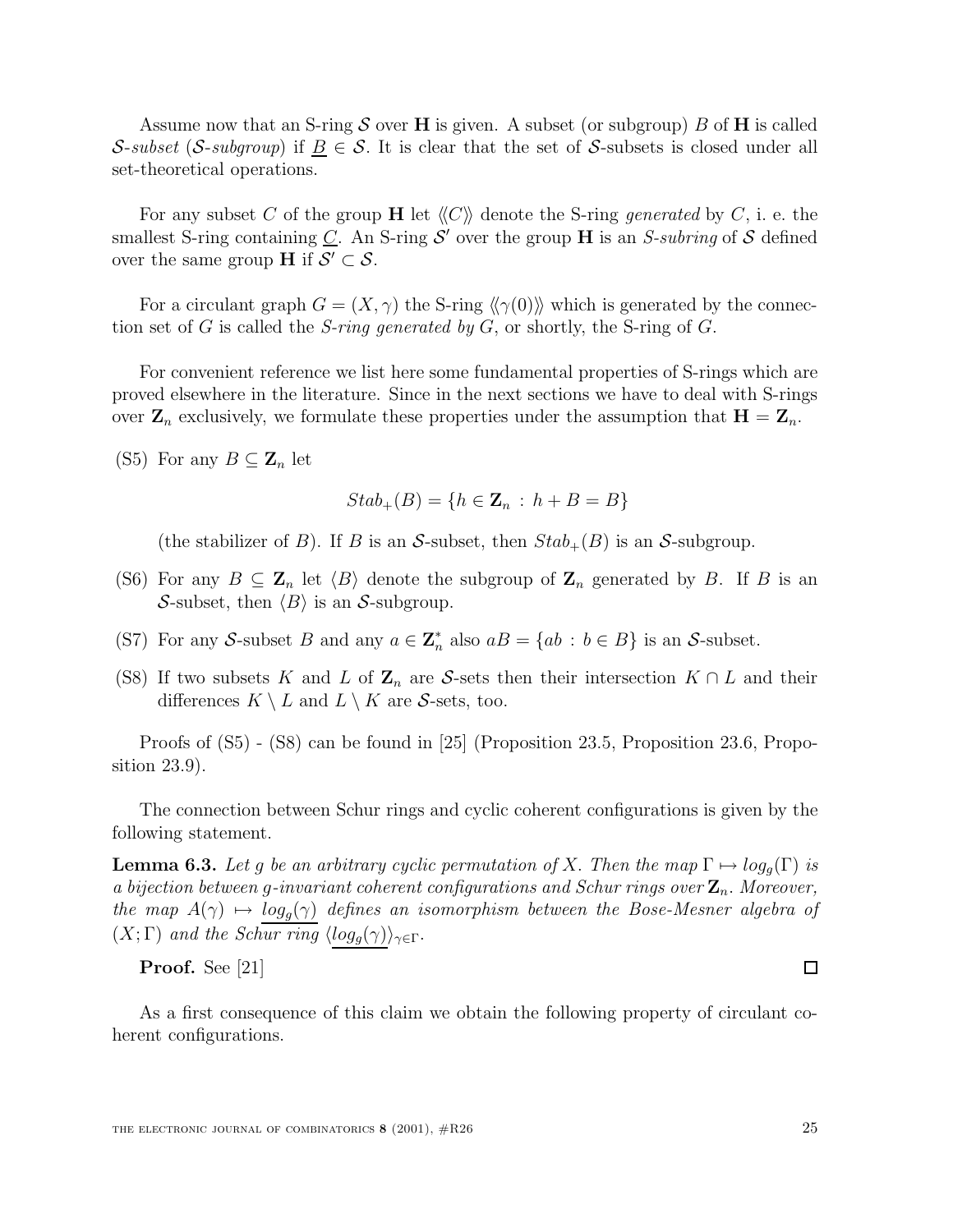**Proposition 6.4.** If  $(X; \Gamma)$  is a circulant coherent configuration, then its Bose-Mesner algebra is commutative.

A coherent configuration the Bose-Mesner algebra of which is commutative is known as *association scheme* [5]. For this reason we shall call a circulant coherent configuration a circulant association scheme.

**Proposition 6.5.** Let  $(X; \Gamma)$  be a non-trivial circulant association scheme and let  $g \in \Gamma$ **Aut**(Γ) be a full cycle. Then the following statements hold:

- (i)  $(X; \Gamma)$  is primitive iff  $|X|$  is prime.
- (ii) Assume that  $(X; \Gamma)$  is imprimitive and let  $\pi \in Rel(\Gamma)$  be a non-trivial equivalence relation. Then each equivalence class  $\pi(x), x \in X$  is an orbit of a subgroup  $\langle g^{n/d} \rangle$ where  $d = |\pi(x)|$ .
- (iii) If  $(X; \Gamma)$  is an imprimitive circulant scheme, then it has a unique non-trivial equivalence relation  $\tau \in Rel(\Gamma)$  with a maximal number of classes.

**Proof.** (i) follows from Theorem 25.3 of [25]. (ii)  $\pi$  is an equivalence relation invariant under **Aut**(X; Γ). Therefore,  $\pi$  is invariant under the action of  $C_n = \langle g \rangle$  which acts regularly on  $X$ . Now the claim becomes evident. Part (iii) is a direct consequence of the previous part.

**Proposition 6.6.** Let  $G = (X, \gamma)$  be a circulant graph and g one of its full cycles. Let  $\gamma_0,\ldots,\gamma_r$  be the basic relations of its circulant association scheme  $\langle\langle \gamma \rangle\rangle$  and  $T_0,\ldots,T_r$ the basic quantities of S-ring its  $\langle \langle \gamma(0) \rangle \rangle$ . Then

- (i)  $\langle \langle \gamma(0) \rangle \rangle = \log_q(\langle \langle \gamma \rangle \rangle)$ , respectively,  $\langle \langle \gamma \rangle \rangle = \exp_q(\langle \langle \gamma(0) \rangle \rangle)$ .
- (ii) If  $G$  is an undirected graph, then all basic relations are symmetric, i. e. all basic graphs are undirected circulants, and all basic quantities satisfy  $T_i = -T_i$ .

**Proof.** (i) is obvious. (ii) follows easily from the definition of  $\langle \langle \gamma \rangle \rangle$ .

## **6.4 Proofs**

**Proof** of Lemma 3.1.

1. Since  $n \mid (d^{m+1} \pm 1), \frac{d^{m+1} \pm 1}{n}$  is an integer. By assumption  $d^m + 1 < n$ . Therefore

$$
\frac{d^{m+1} \pm 1}{n} < \frac{d^{m+1} \pm 1}{d^m + 1} < d
$$

$$
\Box
$$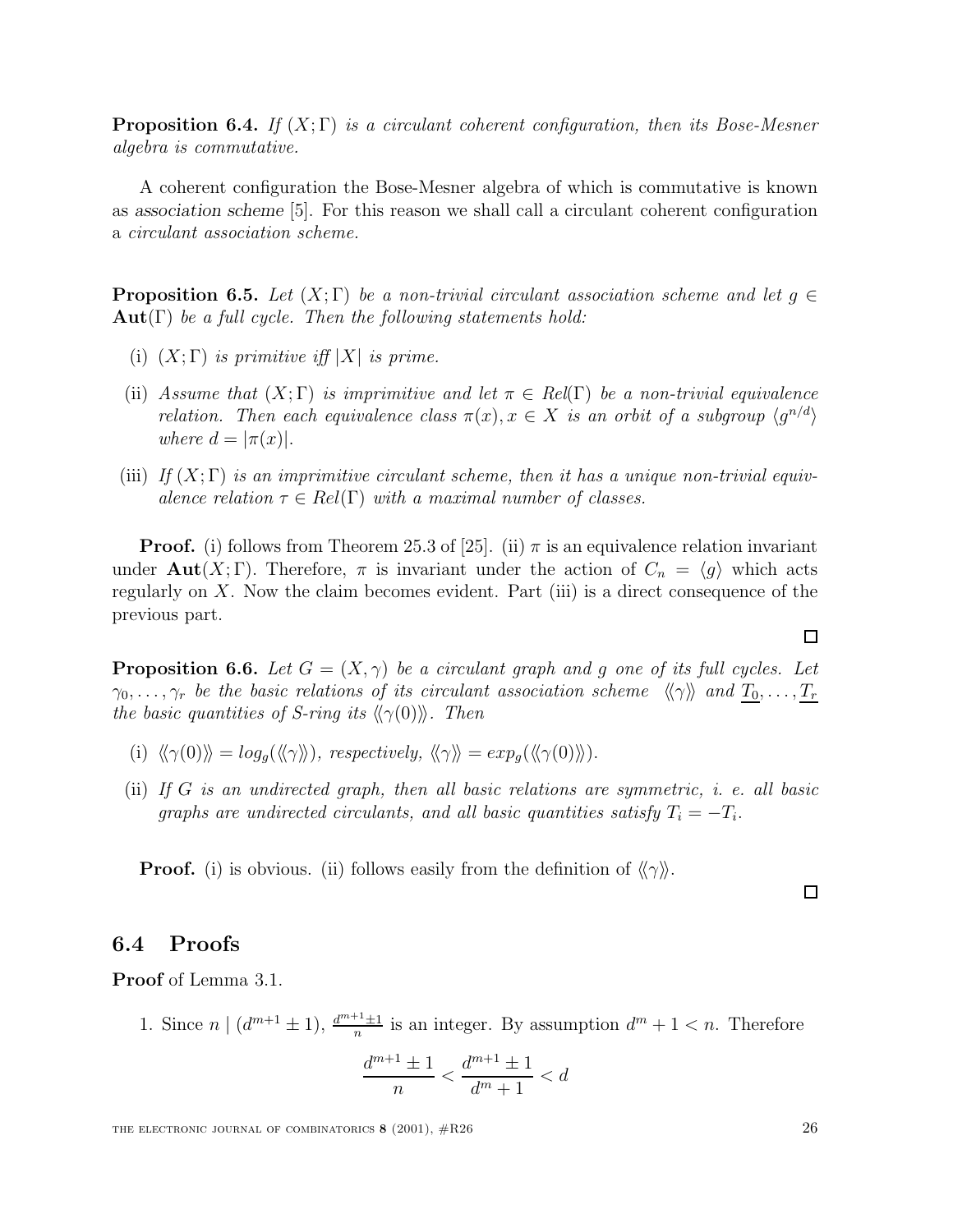which implies

$$
\frac{d^{m+1} \pm 1}{n} \le d - 1 \Rightarrow n \ge \frac{d^{m+1} \pm 1}{d - 1}.
$$

Thus,

 $n > 1 + d + d^2 + \ldots + d^m$ .

2. (ii) is a direct consequence of (i) which implies  $n \geq 2^{m+1} \pm 1$ . If n is a proper divisor of  $2^{m+1} \pm 1$ , then  $n < 2^m \pm 1 = d^m \pm 1$ , a contradiction to (5).

**Proof** of Lemma 3.2.

Assume  $|2H| < |H|$ . Then obviously  $d \geq 3$ , n is even and  $2\varepsilon_a d^a \equiv_n 2$  for some  $\varepsilon_a \in \{1, -1\}$  with  $\varepsilon_a d^a \neq 1$ . Therefore  $n \mid 2(\varepsilon_a d^a - 1) \neq 0$ .

If n is a proper divisor of  $2(\epsilon_a d^a - 1)$ , then  $n \leq |\epsilon_a d^a - 1| \leq d^m + 1$ , which contradicts (5). Hence,  $n = 2|\varepsilon_a d^a - 1|$ .

If  $a \leq m-1$ , then  $n \leq 2(d^{m-1}+1) < d^m+2$ , again a contradiction. Hence  $a = m$ and either  $n = 2(d^m - 1)$  or  $n = 2(d^m + 1)$ .

If  $n = 2(d^m - 1)$ ,  $n \mid (d^{m+1} - 1)$ , then  $\frac{n}{2} \mid \gcd(d^m - 1, d^{m+1} - 1) = d - 1$ , which implies  $m = 1, n = 2(d - 1)$ , a contradiction to  $d \leq \frac{n}{2}$ .

If  $n = 2(d^m - 1), n \mid (d^{m+1} + 1)$  or  $n = 2(d^m + 1), n \mid (d^{m+1} \pm 1)$ , then we have  $\frac{n}{2}$  | gcd( $d^m - 1$ ,  $d^{m+1} + 1$ ) |  $d + 1$ . Due to (5) this yields  $n \mid 2(d+1)$  which implies  $m = 1$ ,  $n = 2(d+1)$ , a contradiction to  $(m, n) \neq (1, 2d+2)$  $1, n = 2(d + 1)$ , a contradiction to  $(m, n) \neq (1, 2d + 2)$ .

**Proof** of Lemma 3.3.

1. Assume  $i\mathbf{H} \neq 2\mathbf{H}$ . Take an arbitrary  $t \in i\mathbf{H}$  and let  $(x, y) \in \mathbf{H}^2$  be a pair with  $x + y = t$ . Since  $i\mathbf{H} \cap 2\mathbf{H} = \emptyset$ ,  $x \neq y$  and, therefore, since the pair  $(y, x)$  also satisfies  $y + x = t$ , we always have an even number of solutions which implies  $p_{\gamma_1,\gamma_1}^{\gamma_i} \equiv_2 0$ .

2. The structure constant  $p_{\gamma_1,\gamma_1}^{\gamma_2}$  is equal to the number of ordered pairs  $(x, y) \in \mathbb{H}^2$ which satisfy  $x + y = 2$ . Let  $\varepsilon_a d^a + \varepsilon_b d^b \equiv_n 2$  where  $\varepsilon_a = \pm 1$ ,  $\varepsilon_b = \pm 1$ . Since

$$
|\varepsilon_a d^a + \varepsilon_b d^b - 2| \le 2d^m + 2,
$$

and  $|\varepsilon_a d^a + \varepsilon_b d^b - 2| = kn$ , we have

$$
k\leq \frac{2d^m+2}{n}\leq \frac{2d^m+2}{d^m+2}<2.
$$

Therefore either  $|\varepsilon_a d^a + \varepsilon_b d^b - 2| = n$  or  $\varepsilon_a d^a + \varepsilon_b d^b - 2 = 0$ .

THE ELECTRONIC JOURNAL OF COMBINATORICS **8** (2001),  $\#R26$  27

 $\Box$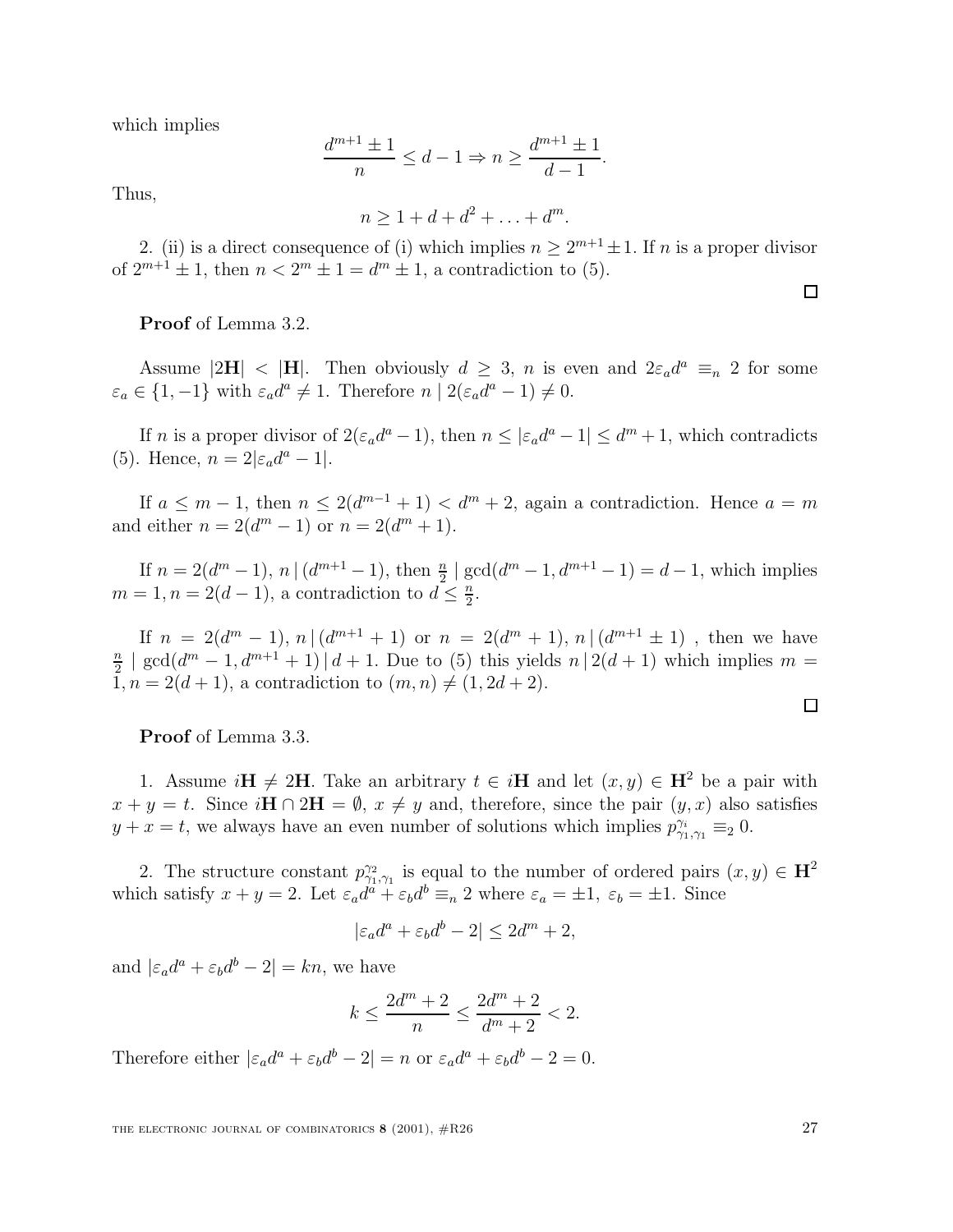**Case 1.**  $|\varepsilon_a d^a + \varepsilon_b d^b - 2| = n$ .

If  $d = 2$ , then by Lemma 3.1 n is odd, and, therefore, either a or b is zero. This implies  $2^{m+1} \pm 1 = n = |\varepsilon_a d^a + \varepsilon_b d^b - 2| \leq 2^m + 3$ . Since  $m = 1$  would imply  $n = 2^{m+1} + 1 = 5$  and since (1,2,5) defines the complete graph  $K_5$ , it follows that  $m = 2$ ,  $n = 2^{m+1} - 1 = 7$ . But  $(m, d, n) = (2, 2, 7)$  defines the complete graph  $K_7$ . This shows that  $d = 2$  contradicts the hypothesis if the lemma.

Assume now that  $d \geq 3$ . If both a and b are at most  $m-1$ , then  $n = |\varepsilon_a d^a + \varepsilon_b d^b - 2| \leq$  $2d^{m-1}+2 < d^m+2$ , a contradiction. Assume therefore  $a = m$ . This implies  $n = d^m \pm d^b \pm 2$ . If  $b = m$ , then  $2(d^m \pm 1) = n \mid (d^{m+1} \pm 1)$  which implies  $m = 1, n = 2d \pm 2$ , contradicting either  $d \leq \frac{n}{2}$  or  $(m, d, n) \neq (1, d, 2d + 2)$ . Thus we may assume that  $b \leq m - 1$ .

If  $m = 1$ , then  $n = d \pm 1 \pm 2 \in \{d+3, d+1, d-1, d-3\}$  which together with  $n \geq d^m + 2$ implies  $n = d + 3$ . But  $(d + 3) | (d^2 - 1) \iff d = 5 \iff (m, d, n) = (1, 5, 8)$ , whereas  $(d+3) | (d^2+1) \iff d=7 \iff (m, d, n) = (1, 7, 10)$ , such that in both cases we get a contradiction to  $d \leq \frac{n}{2}$ .

In the remaining case the triple  $(m, d, n)$  satisfies the conditions

$$
1 + d + \dots + d^{m-1} + d^m \le n = d^m \pm d^b \pm 2, \, b \le m - 1,
$$
  

$$
m \ge 2, \, d \ge 3
$$

which imply  $m = 2$  and  $n = d^2 + d + 2 = 14$ , such that  $n | d^{m+1} + 1$  for  $d = 3$ . This case is excluded by assumption.

**Case 2.**  $\varepsilon_a d^a + \varepsilon_b d^b - 2 = 0$ .

We may assume that  $\varepsilon_a = 1$ . If  $\varepsilon_b = 1$ , then  $a = 0, b = 0$  is the unique solution. If  $\varepsilon_b = -1$ , then  $d^a = d^b + 2$  which implies that  $a > b$ , and consequently  $2 = d^b(d^{a-b} - 1)$ . If  $d \geq 4$ , then this equation has no solution. If  $d = 3$ , then it has the unique solution  $b = 0, a = 1$ , if  $d = 2$ , then it has the unique solution  $b = 1, a = 2$ .

Thus we see that under the assumptions of the lemma the equation  $2 = x + y, (x, y) \in$  $H^2$  has the following solutions:

$$
(1, 1)
$$
 if  $d \ge 4$ ;  
 $(1, 1), (3, -1), (-1, 3)$  if  $d = 3$ ;

$$
(1, 1), (4, -2), (-2, 4)
$$
 if  $d = 2$ .

3.  $x \in 2\mathbf{H} \cap (1 + \mathbf{H})$  if and only if there exists  $h_1, h_2 \in \mathbf{H}$  such that  $x = 2h_1 = 1 + h_2$ . Therefore, we have to find all pairs  $(h_1, h_2) \in \mathbb{H}^2$  which satisfies  $1 = 2h_1 - h_2$ , or, equivalently,  $2 = h_1^{-1} + h_1^{-1}h_2$ . Since **H** is a multiplicative group,  $h_1, h_2 \in \mathbf{H}$  implies  $h_1^{-1} \subset \mathbf{H}$   $h_1^{-1}h_2 \subset \mathbf{H}$  all colutions of the countion  $2 - x + x - x \subset \mathbf{H}$  were found in the  $h_1^{-1} \in \mathbf{H}, h_1^{-1}h_2 \in \mathbf{H}$ . All solutions of the equation  $2 = x_1 + x_2, x_i \in \mathbf{H}$  were found in the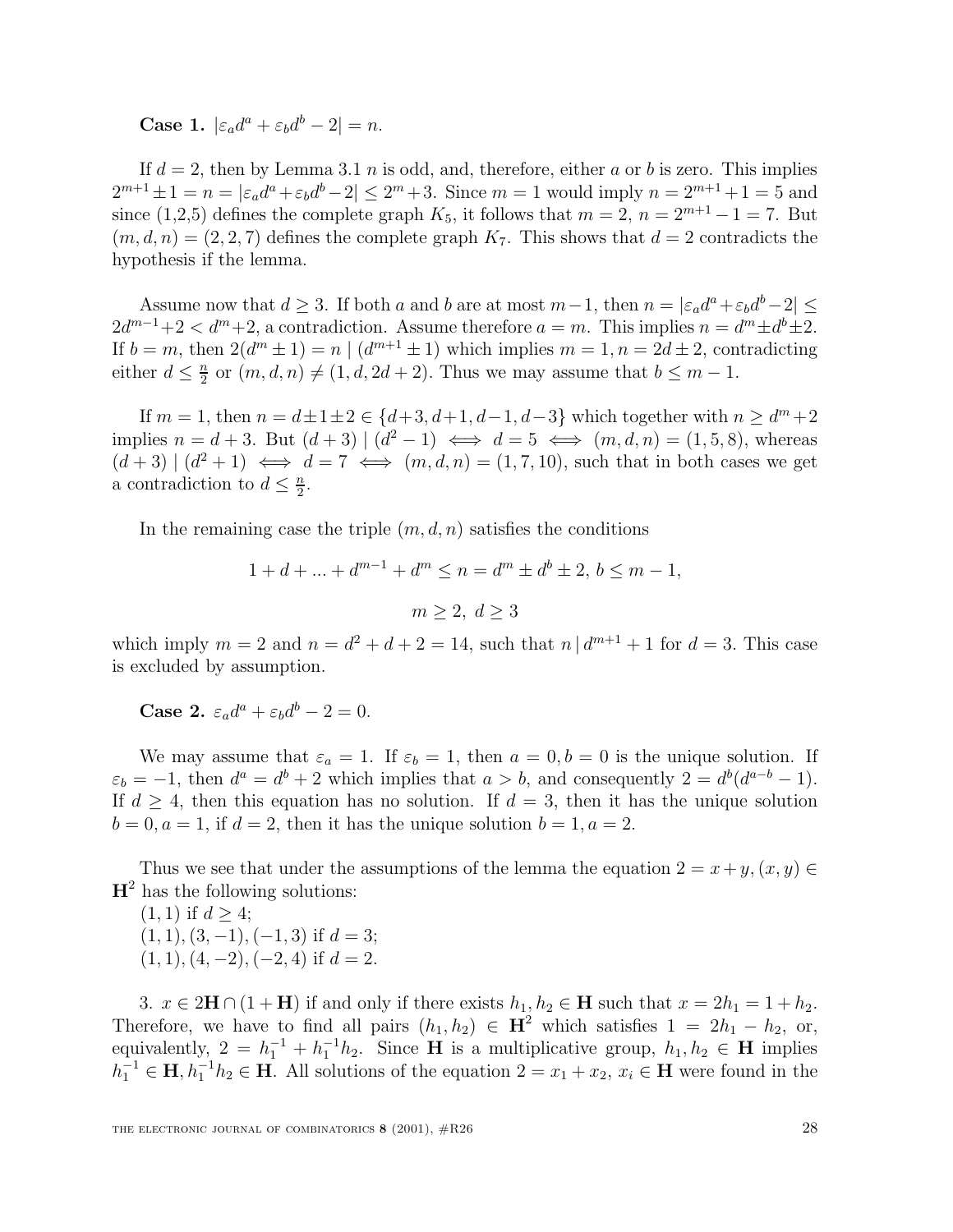previous part. Using these solutions one can easily finish the proof.

**Proof** of Proposition 3.5.

We distinguish two cases  $d = 2$  and  $d = 3$ .

**Case 1.**  $d = 3$ .

According to the remark at the beginning of Subsection 3.2 we may assume  $x = 0$ ,  $y = 1$ . Then, by Lemma 3.3,  $\gamma_2(0) \cap \gamma_1(1) = \{2, \frac{2}{3}, -2\}$ . Now

$$
\gamma_2(1) \cap \gamma_1(2) = \left\{ 3, \frac{5}{3}, -1 \right\}
$$

$$
\gamma_2(1) \cap \gamma_1(2/3) = \left\{ \frac{7}{9}, \frac{1}{3}, \frac{5}{3} \right\}
$$

$$
\gamma_2(1) \cap \gamma_1(-2) = \{-1, -5, 7\}
$$

If  $U = \gamma_2(1) \cap \gamma_1(\frac{2}{3}) \cap \gamma_1(-2) = \emptyset$ , then  $z_1 = 2$  is the unique point which satis-<br>(7) Hence consider the case when *U* is not empty. Then at least one of the following fies  $(7)$ . Hence, consider the case when U is not empty. Then at least one of the following congruences hold:

$$
\frac{7}{9} \equiv_n -1 \quad \frac{1}{3} \equiv_n -1 \quad \frac{5}{3} \equiv_n -1
$$
  

$$
\frac{7}{9} \equiv_n -5 \quad \frac{1}{3} \equiv_n -5 \quad \frac{5}{3} \equiv_n -5
$$
  

$$
\frac{7}{9} \equiv_n 7 \quad \frac{1}{3} \equiv_n 7 \quad \frac{5}{3} \equiv_n 7
$$

Therefore, *n* divides one of the numbers  $4, 8, 16, 20, 52, 56$  which implies

 $n \in \{2, 4, 5, 7, 8, 10, 13, 14, 16, 20, 26, 28, 52, 56\}.$ 

The conditions  $3^m + 1 < n$ ,  $n|(3^{m+1} - 1)$  or  $n|(3^{m+1} + 1)$  and  $3 \leq \frac{n}{2}$  imply  $n \in \mathbb{Z}$ <br>
18. 10. 13. 14. 26. 28). Since in our case, m is uniquely determined by n, the set II is  $\{8, 10, 13, 14, 26, 28\}$ . Since, in our case, m is uniquely determined by n, the set U is empty unless

 $(m, d, n) \in \{(1, 3, 8), (1, 3, 10), (2, 3, 13), (2, 3, 14), (2, 3, 26), (2, 3, 28)\}.$ 

Thus, our assertion is true for  $d = 3$ .

**Case 2.**  $d = 2$ .

We note that in this case  $2H = H$ . Therefore  $\gamma_2 = \gamma_1$ . Again, we may assume that  $x = 0, y = 1$ . Then, by Lemma 3.3,  $\gamma_2(x) \cap \gamma_1(y) = \{2, \frac{1}{2}, -1\}$ . Now

$$
\gamma_2(1) \cap \gamma_1(2) = \left\{ \frac{3}{2}, 3, 0 \right\}
$$

$$
\gamma_2(1) \cap \gamma_1(-1) = \{-3, 3, 0\}
$$

THE ELECTRONIC JOURNAL OF COMBINATORICS **8** (2001),  $\#R26$  29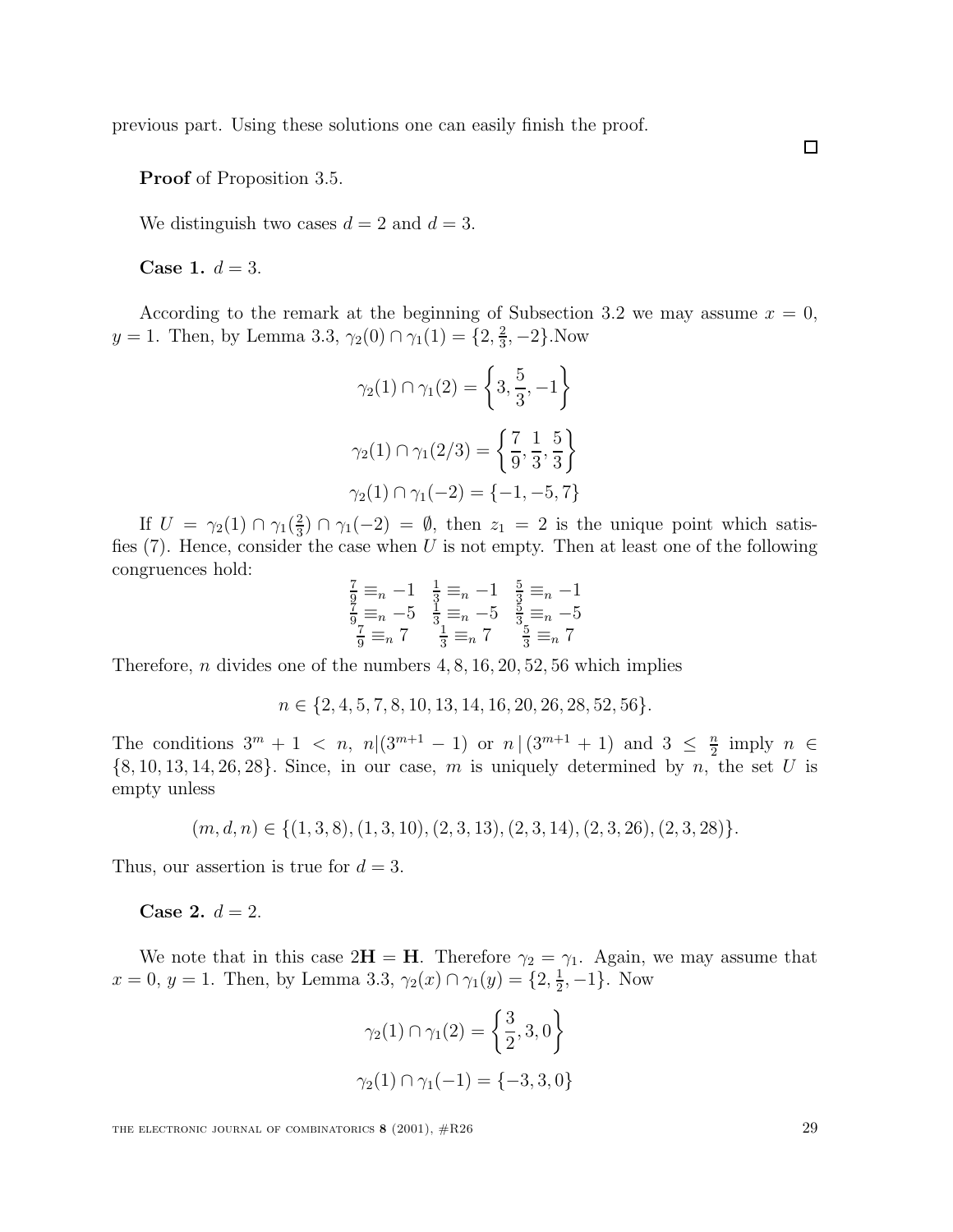$$
\gamma_2(1) \cap \gamma_1(1/2) = \left\{ 0, \frac{3}{2}, \frac{3}{4} \right\}
$$

Our statement is correct if

$$
|\gamma_1(1) \cap \gamma_1(\frac{1}{2}) \cap \gamma_1(-1)| \leq 1.
$$

If this number is larger than 1, then at least one of the following congruences holds:

$$
\frac{\frac{3}{2}}{\frac{3}{4}} \equiv_n -3 \quad \frac{\frac{3}{2}}{\frac{3}{4}} \equiv_n 3
$$
  

$$
\frac{3}{4} \equiv_n -3 \quad \frac{3}{4} \equiv_n 3.
$$

Therefore, *n* divides one of the numbers 9 and 15, and, consequently, since  $n = 3$  is excluded by (5), we have

$$
n \in \{5, 9, 15\}.
$$

Since  $n = 2^{m+1} \pm 1$ , the possible triples  $(m, d, n)$  are  $(1,2,5)$ ,  $(2,2,9)$  and  $(3,2,15)$ . The first triple defines the complete graph  $K_5$ . The remaining two are excluded by assumption. This proves the assertion for  $d = 2$ .

# **References**

- [1] S. B. Akers, Balakrishnan Krishnamurthy, *Group Graphs as Interconnection Networks.* Proc. 14th Int. Conf. Fault Tolerant Computing (1984), 422-427.
- [2] S. B. Akers, Balakrishnan Krishnamurthy, *A Group-Theoretical Model for Symmetric Interconnection Networks.* IEEE Transactions on Computers **38** (1989), 555-566.
- [3] L. Babel, S. Baumann, M. L¨udecke, G. Tinhofer, *STABCOL: Graph isomorphism testing based on the Weisfeiler-Leman algorithm.* Preprint. TUM-M9702, Munich (1997), 33 pp.
- [4] L. Babel, I.V. Chuvaeva, M. Klin, D.V. Pasechnik, *Algebraic Combinatorics in Mathematical Chemistry. Methods and Algorithms. II. Program implementation of the Weisfeiler-Leman algorithm. (A preliminary version).* Preprint TUM-M9701, Munich (1997), 45 pp.
- [5] E. Bannai, T. Ito, *Algebraic Combinatorics I, Association Schemes.* Benjamin/Cummings, Menlo Park, 1984.
- [6] E. Bannai, Y. S. Song, *Character table of fission schemes and fusion schemes.* Europ. J. of Combin. **14** (1993), 385-396.
- [7] O. Bastert, *Stabilization procedures and applications.* Doctoral thesis, Zentrum Mathematik, Technical University Munich, 2000.
- [8] A. E. Brouwer, A. M. Cohen, A.Neumaier, *Distance Regular Graphs.* Springer-Verlag, Berlin, 1989.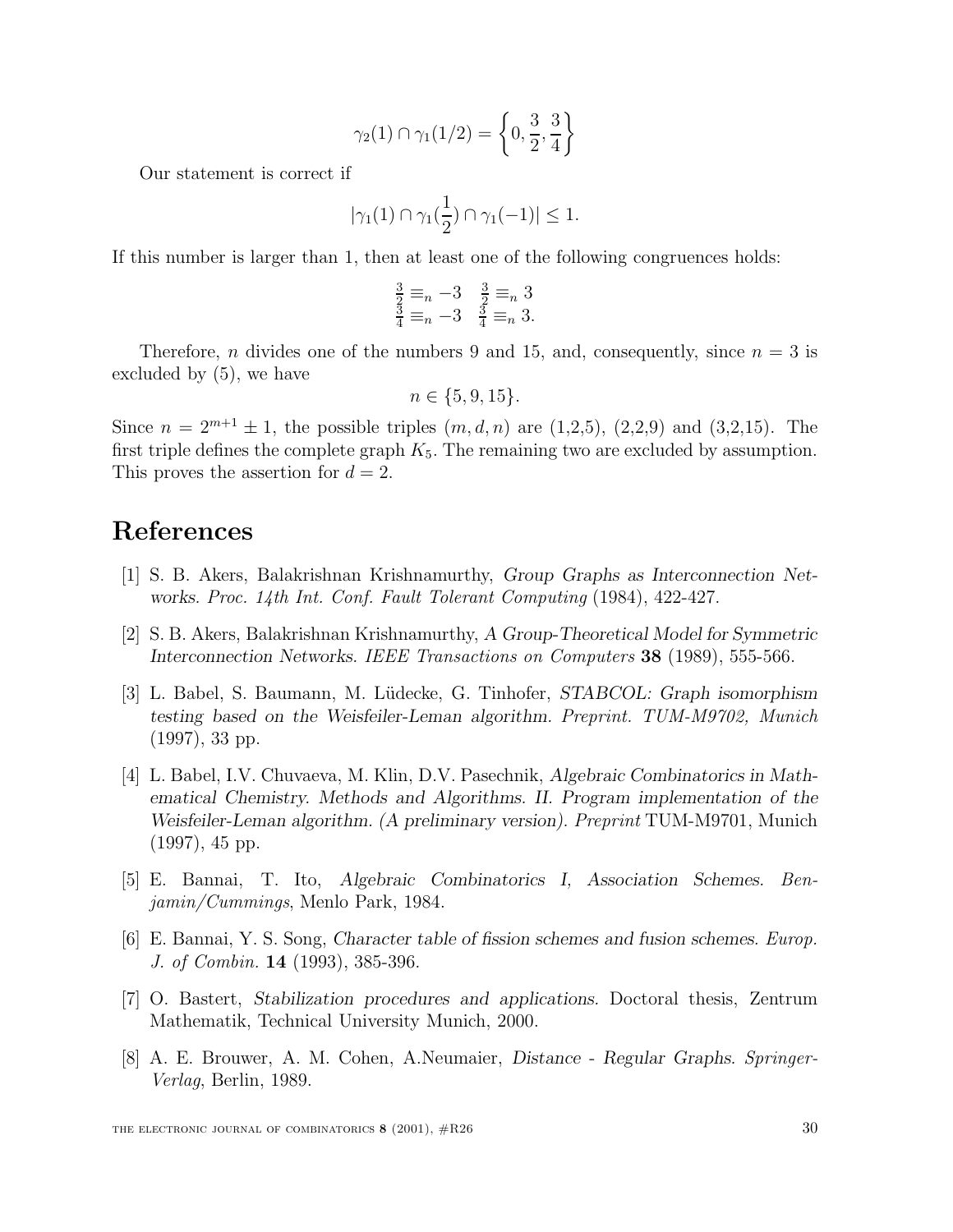- [9] P. J. Cameron, J. H. van Lint, *Designs, Graphs, Codes and Their Links.* Cambridge University Press, Cambridge, 1991.
- [10] Ph. Delsarte, *An algebraic approach to the association schemes of coding theory.* Philips Research Reports Suppl. **10** (1973).
- [11] S. Evdokimov, I. Ponomarenko, *On Primitive Cellular Algebras.* Zapiski POMI, 1998, to appear.
- [12] I. A. Faradžev, A. A. Ivanov, M. H. Klin, *Galois correspondence between permutation groups and cellular rings (association schemes).* Graphs and Combinatorics **6** (1992), 202-224.
- [13] I. A. Faradžev, M. H. Klin, M. E. Muzychuk, *Cellular rings and groups of automorphisms of graphs.* In: Faradˇzev I.A. et al. (eds.): *Investigations in algebraic theory of combinatorial objects.* Kluwer Acad. Publ., Dordrecht, 1994, 1-152.
- [14] L. Heydemann, Cayley Graphs as Interconnection Networks. In: G. Hahn, G. Sabidussi (eds.), Graph Symmetry: Algebraic Methods and Applications. Kluwer, Amsterdam, 1997
- [15] D. G. Higman, *Coherent configurations. I.* Rend. Sem. Mat. Univ. Padova **44** (1970), 1-25.
- [16] D. G. Higman, *Coherent algebras.* Linear Algebra Appl. **93** (1987), 209-239.
- [17] N. Ito, *Tournaments with transitive automorphism group.* Europ. J. of Comb. **5** (1984), 37-42.
- [18] M. Ch. Klin, R. Pöschel, *The König problem, the isomorphism problem for cyclic* graphs and the characterization of Schur rings. Report Zentralinst. für Math.und Mech., Akademie der Wissenschaften der DDR, Berlin, 1978.
- [19] K. H. Leung, S. L. Ma, *On Schur rings over cyclic groups.* Israel Journal of Mathematics **106** (1988), 251-267.
- [20] R. McConnel, *Pseudo-ordered polynomial over a finite field.* Acta Arith. **8**, (1963), 127-151.
- [21] M. Muzychuk, G. Tinhofer, *Recognizing Circulant Graphs of Prime Order in Polynomial Time.* Electronic Journal of Combinatorics, R25 of Volume **5(1)** (1998).
- [22] Jung-Heum Park, Kyung-Yong Chwa, *Recursive Circulant: A New Topology for Multicomputer Networks* (Extended Abstract) Proc. Internat. Symp. Parallel Architectures, Algorithms and Networks (ISPAN'94), Japan, IEEE Press, New York, (1994) 73-90.